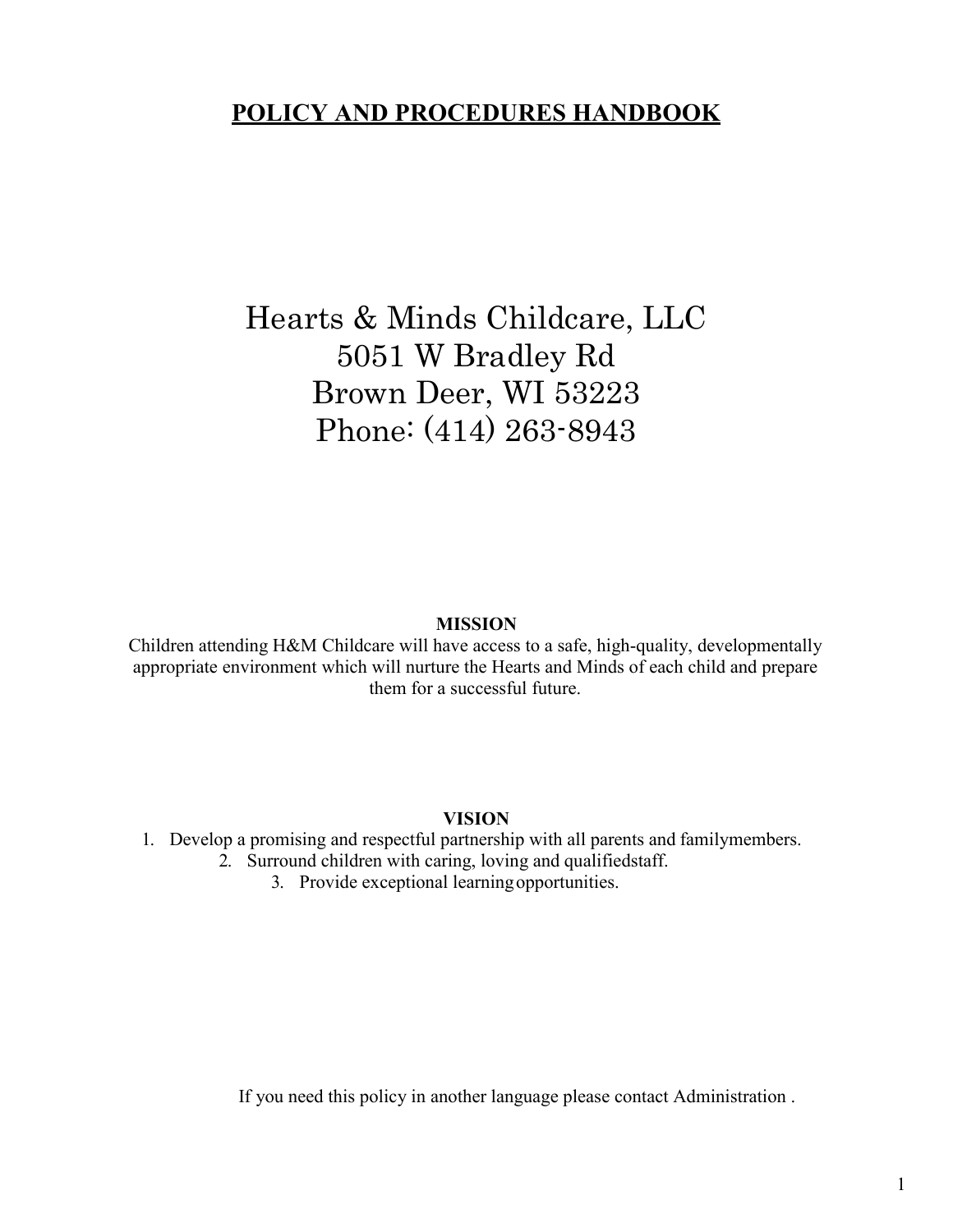## **ADMISSION POLICY**

Hearts & Minds Childcare (H & M Childcare) is licensed by the State of Wisconsin, Department of Children and Families. It is owned and operated by Hearts & Minds Childcare as a Limited Liability Company. An on-site Director will manage the day-to-day operations. Hearts & Minds Childcare is licensed to care for no more than 100 children at any one time. We will serve children ages 6 weeks to 13 years old. We are open Monday through Friday, from 7 AM to 7 PM. No service will be provided on New Year's Day, Memorial Day, July 4th, Labor Day, Thanksgiving, and Christmas Day. All regular fees will be charged for these holidays. If a holiday falls on a Saturday, we will be closed the previous Friday. If a holiday falls on a Sunday, we will be closed the Monday following. In case of emergency, Director will contact all the parents regarding any closing. All closings due to inclimate weather will be published on FOX6 local news.

We are inspected regularly to insure that we meet licensing standards. **Smoking is not permitted anywhere on the premises of the center, indoors or outside.**

We will post the following items for parents' review at the front entrance on the parent information board: license certificate, a complete copy of operating policies and procedures, the results of our most recent licensing monitoring visit, a copy of the licensing regulations. Other parent information along with the monthly menu will be at the front entrance brochure holder. The family communication board is located in the front of the building. Any updates, announcements, and policy changes are available there.

Hearts & Minds Childcare is covered by liability insurance in the amounts required by DCF.

There will not be pets on the premises. If new pets will be added in the future, a notice will be posted and mailed to inform parents in advance, and whether or not children will have access to the pet(s). Any allergies children may have will be taken into consideration.

Parents or authorized adults are required to bring children into the building and to sign the children in at the beginning of the day (documenting arrival time) and sign them out at the end of the day (documenting departure time). Staff will also take daily attendance to know the names and number of children at the center at all times.

To protect each family's confidentiality, H & M CHILDCARE will not share information about a child or a child's family with anyone who is not authorized to receive this information.

As a child care center, all staff is required to report any suspected abuse or neglect to the county's Child Protective Services (CPS) office by calling 414-277-8980. We must notify the proper authorities if we suspect that any child is being improperly treated.

Our administrative structure is as follows: Director – Kulbir Singh Administrator – Jesspreet Tuli **Teachers** Assistant Teachers

Parents are welcome to visit at any time during the hours of operation unless prohibited by a court order. If so, a copy of the order must be on file at the center.

Parents who need transportation for their children can contract with transportation vendors that serve the community. The transportation company driver or designated adult is required to escort the children into the building upon arrival. If enrolled children do not arrive at the center within 3 hours on a regularly scheduled day, teachers will contact parents. Any and all incident of this nature will be documented by making a note or entering in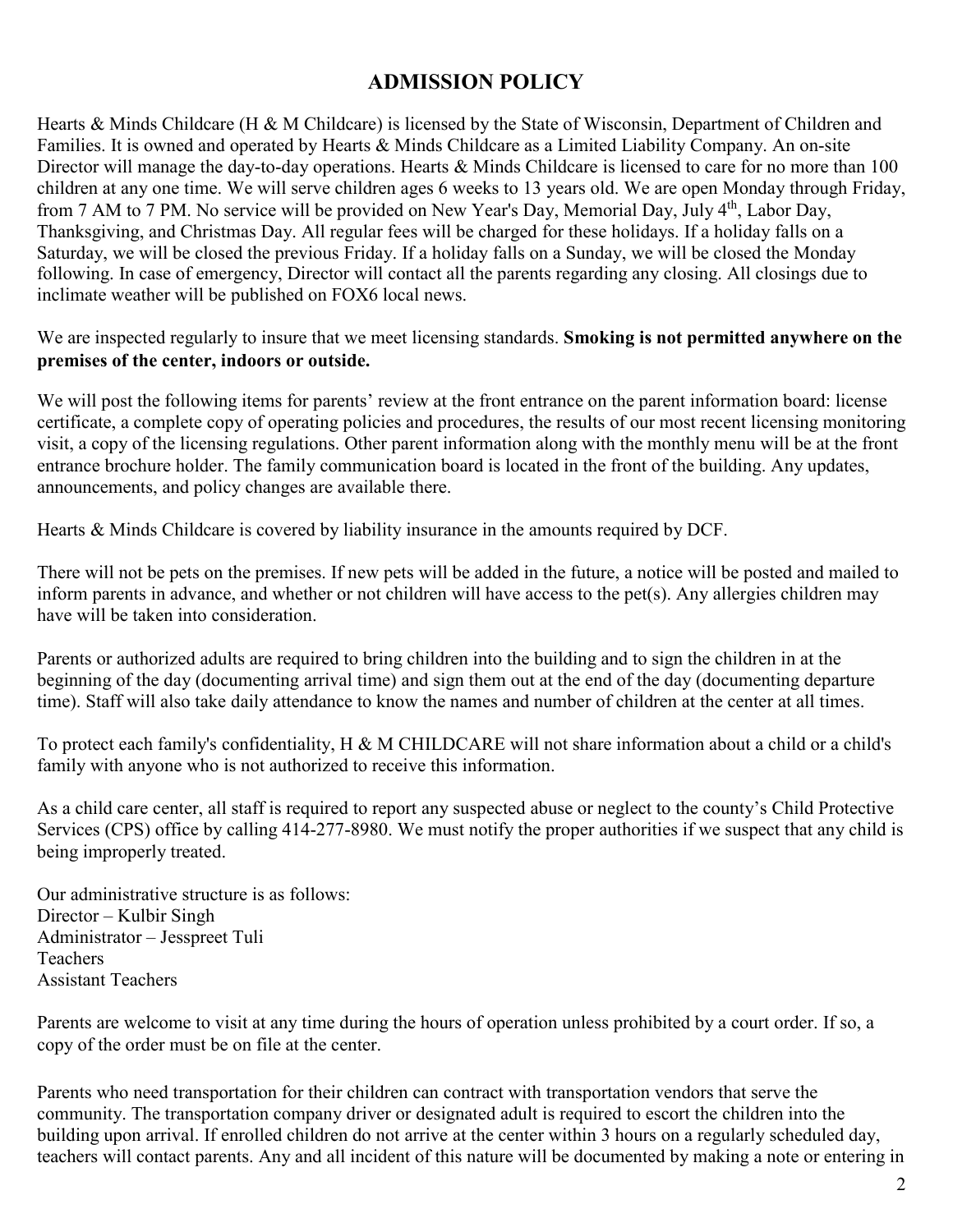the system, if applicable. Parents will be asked to call the center in the future of any delay in child's arrival. If parents wish to allow a school-age child to leave or arrive at the center unescorted, they must provide written authorization for this activity by completing **DCF-104**, "Alternate Arrival/Release Agreement." School-age children who leave the center unescorted must be traveling to home, school or another activity where adult supervision is present.

Children will only be released to persons listed on the enrollment form. If anyone other than the child's parent or someone who is listed on the enrollment form is to pick up a child (ren), we will need to be notified in writing or by a telephone call in advance. The person picking the child (ren) up may need to show a driver's license or other photo ID.

If a parent or other authorized person arrives to pick up a child and that person appears to be intoxicated or under the influence of drugs, all reasonable steps will be taken to prevent the person from leaving with the child, including offering to call a cab or another contact person. While staff cannot legally withhold a child from the legal guardian we will not hesitate to call the local authorities if we feel the child is in danger.

It is important that we communicate daily concerning the progress, needs and interests of each child. If there are issues or concerns that need to be discussed, parents should arrange with us a convenient time to talk on the phone. To foster communication on a regular basis, H & M CHILDCARE provides scheduled conferences/written newsletters/parent bulletin board and daily conversations.

H & M CHILDCARE will provide care for children between the ages of 6 weeks and 13 years. We will never refuse to enroll a child on the basis of race, sex, color, creed, political persuasion, national origin, handicap, ancestry or sexual orientation. All children will be enrolled for a trial period of 1 week. During the trial period either the program or parent may terminate child care without advance notice.

Within the first 45 days of transitioning into the program , a face to face meeting will occur between administration and new families to discuss child's progress. Paperwork will be completed from all parties to document.

Hearts and Minds currently utilizes DCF Form entitled Intake Form For Children Under the Age of Two to gather information on routine care items like feeding, sleeping and toileting. We use our internal document Intake Form for Children Over the Age of Two to gather the same information.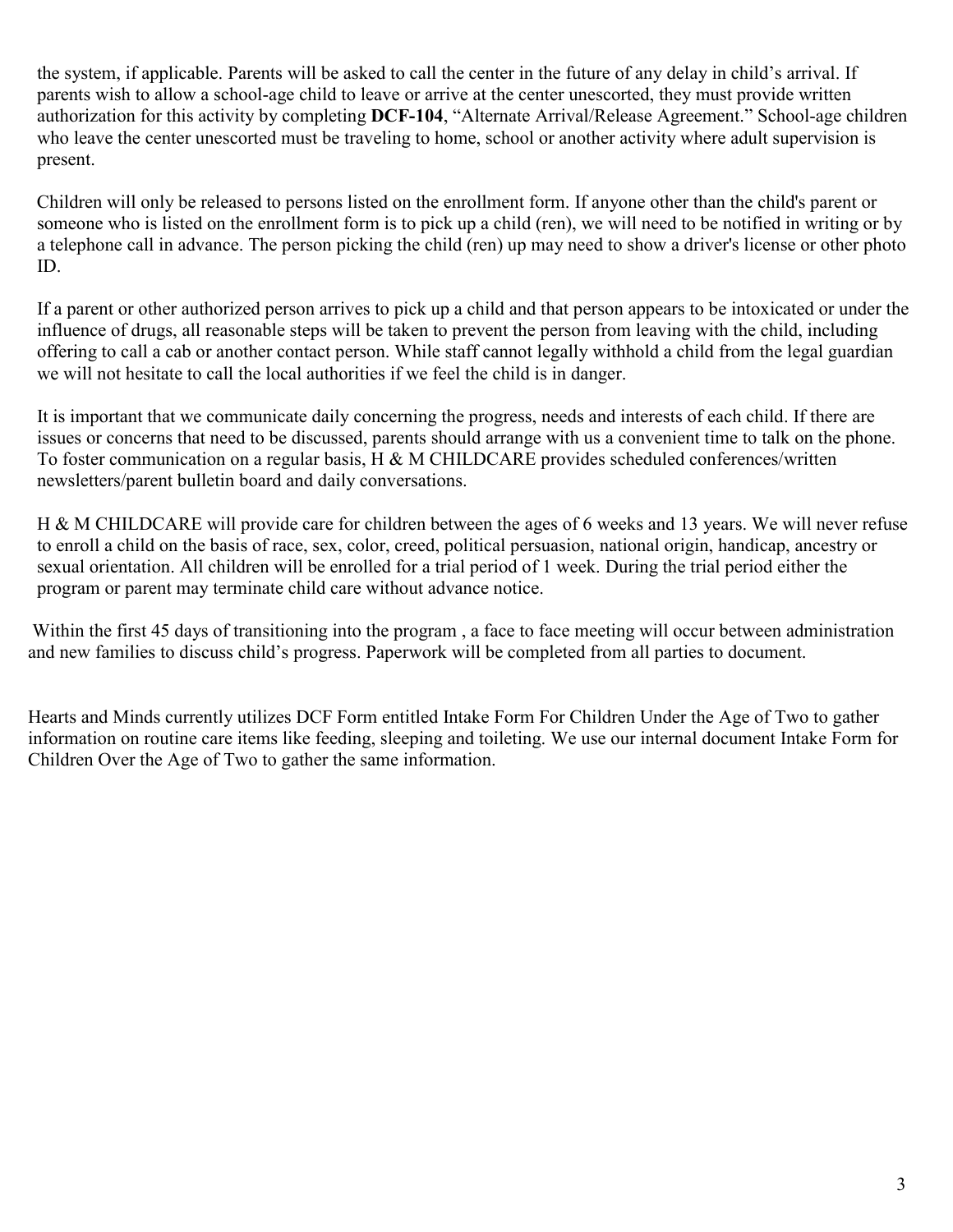#### **Items provided by parents:**

Extra clothing appropriate for the season, Classroom Supplies (List provided with enrollment packet) Blanket Diapers as well as diapering supplies

#### **Items provided by center:**

Breakfast, Lunch, snack Cot/Mat, if needed Other educational supplies needed to educate children.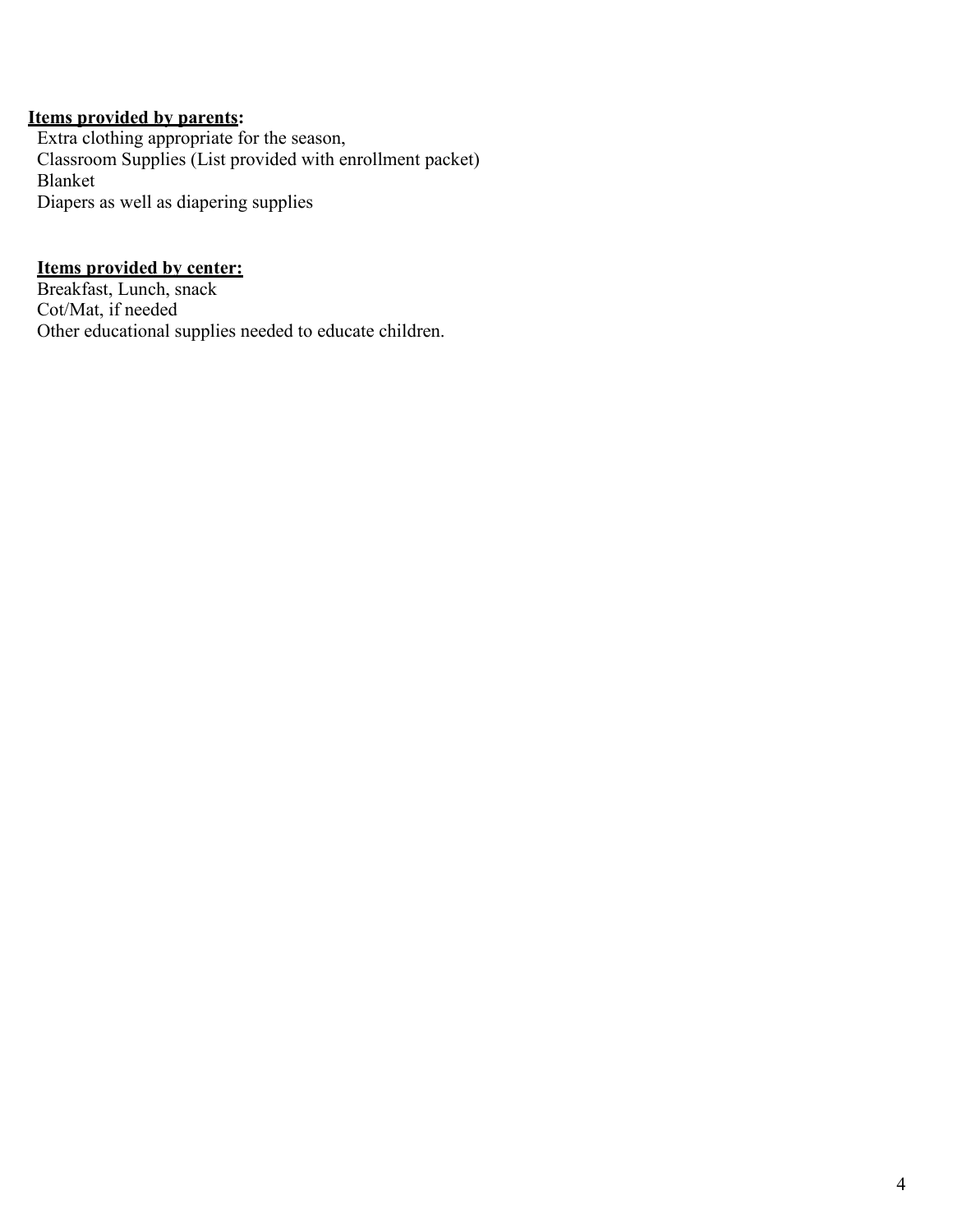### **ENROLLMENT PROCEDURES and DISCHARGE OF ENROLLED CHILDREN**

Parents interested in enrolling their children at H & M CHILDCARE must meet with the Admissions Specialist and Director to discuss their child's specific needs and to review program policies. The rules and policy will be available at the center front desk. The following items must be completed and returned to the center by the first day of attendance.

Form DCF-62, "Child Care Enrollment"

Form DCF-44, "Heath History and Emergency Care Plan

• Form DCF-104, "Alternate Arrival/Release Agreement" (ifapplicable)

 $\Box$  Form DCF-56, "Child Care Center Transportation Permission" (if applicable)

The Director will inform parents when updates are needed, giving 30 days' advance notice to

submit updated forms. Due, completed, within 30 days after child starts attending:

Form DPH-4192, "Day Care Immunization Record" or an electronic record of your child's immunizations

Due, signed by medical professional, within 90 days after child begins attending: Form DCF-60, "Child Health Report"

H & M CHILDCARE will maintain children's records and medical records. If any records need to be updated, the center Director will contact parents. Parents must provide any requested updates within the required time frame. We will transfer a child's record upon request from the family with written consent.

Children may be enrolled on a full-time basis for 30 hours per week, or a part-time basis for 20 hours or less per week. H & M CHILDCARE will accept children for drop-in care if prior enrollment arrangements have been made, enrollment forms are on file, and space is available.

Children that are not picked up by 6:30PM will incur a \$1/min fine.

A child may be discharged from the center for reasons such as, but not limited to:

Failure to pay fees on time. (Grounds for immediate termination, without advance notice.)

Behavioral issues in regards to child, including but not limited to biting, running out of classrooms, unsafe behavior on childcare transportation. Hearts and Minds reserves the right to terminate immediately any child that it believes to be unsafe or disruptive to the learning environment.

Lack of parental cooperation.

Inability of child care program to meet the

needs of the child.

Repeated failure to pick up the child at

scheduled time.

Failure to complete and return required forms.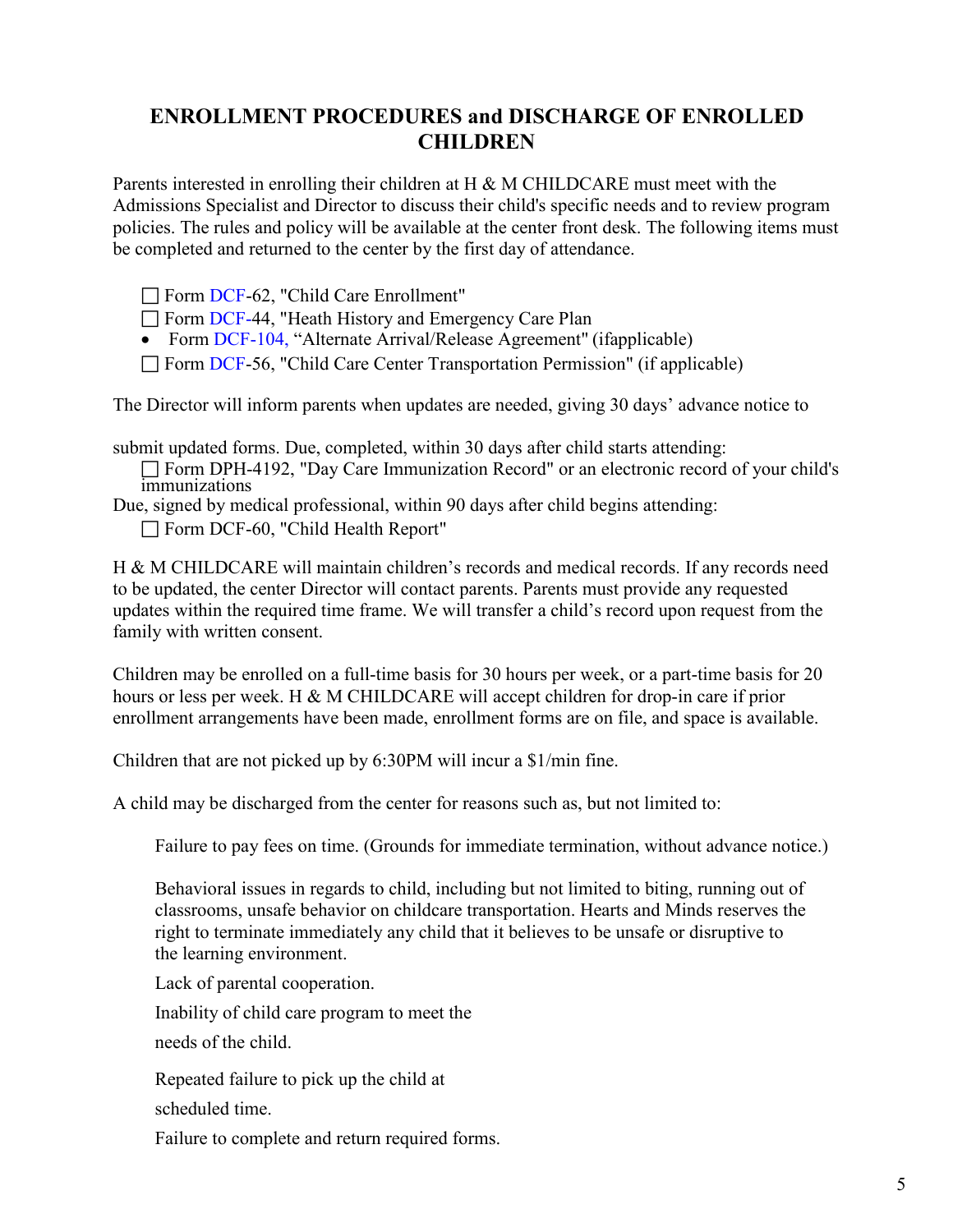Hearts and Minds administration reserves the right to uphold same day discharges without a formal parent meeting. The result of the meeting will be communicated to the parents via certified mail.

If parent do not agree with the discharge decision, they can file an appeal with center administrator. The appeal must be filed within 48 hours from the date of discharge notice and must be in writing. Final decision will rest with the administrator.

Parents must give a 2 week written notice of their intent to withdraw the child(ren). Verbal notice is not acceptable. Hearts and Minds reserves the right to discharge children for any of the above reasons.

A new family is paired with a more experienced family to help the new family engage in the childcare program and larger community setting.

### **CHILD HEALTH REPORT FORMS (CHRF)**

Our child's Health Report Form which is to be signed by doctor must be turned in NO LATER than 72 hours after child starts. There is no exception to this rule. In lieu of this, DCF may sometimes accept a Child Wellness Check which is an alternative piece of paperwork that doctor signs that child is well and can attend daycare, this is always printed on the MyChart letterhead. This document is only accepted if child's next INSURANCE PAID appointment is some time out. However, child MUST have (CHRF) at the next possible earliest time.

## **HEARTS AND MINDS TRANSITION POLICY**

There are a number of transitions that children will encounter within their early years. Change and transitions can be unsettling and upsetting to children when in unfamiliar surroundings, introduced to new caregivers or routines. As children develop from birth throughout childhood they move, or transition, from one learning environment or setting to another . At Hearts and Minds Childcare we recognize children learn best when they feel safe, nurtured, and have positive experiences with their caregivers and peers. Your child is assigned a Primary Caregiver (See Primary Caregiver Policy), and we aim to develop a caring, professional, and respectful relationship with our children and families.

We feel transitioning takes time, preparation, planning and patience. Adults can help a child by supporting them before, during and after transitions occur. These transitions occur when starting at a new environment, every day transitions from home to daycare setting, transitioning into a new age group and classroom, with a new provider, and transitioning to school. We are committed to assisting our families and children in making these traditions as seamless and comfortable as possible.

#### Transitioning into our Center

Parents and Care givers need to work together, share information they have about the child and what support he or she needs. Transitioning into new care includes a few visits if possible to acclimate the child to the environment, meet their caregiver(s) and peers. Additionally, days may need to be shorter to begin with, to allow children to have a positive experience, and to have as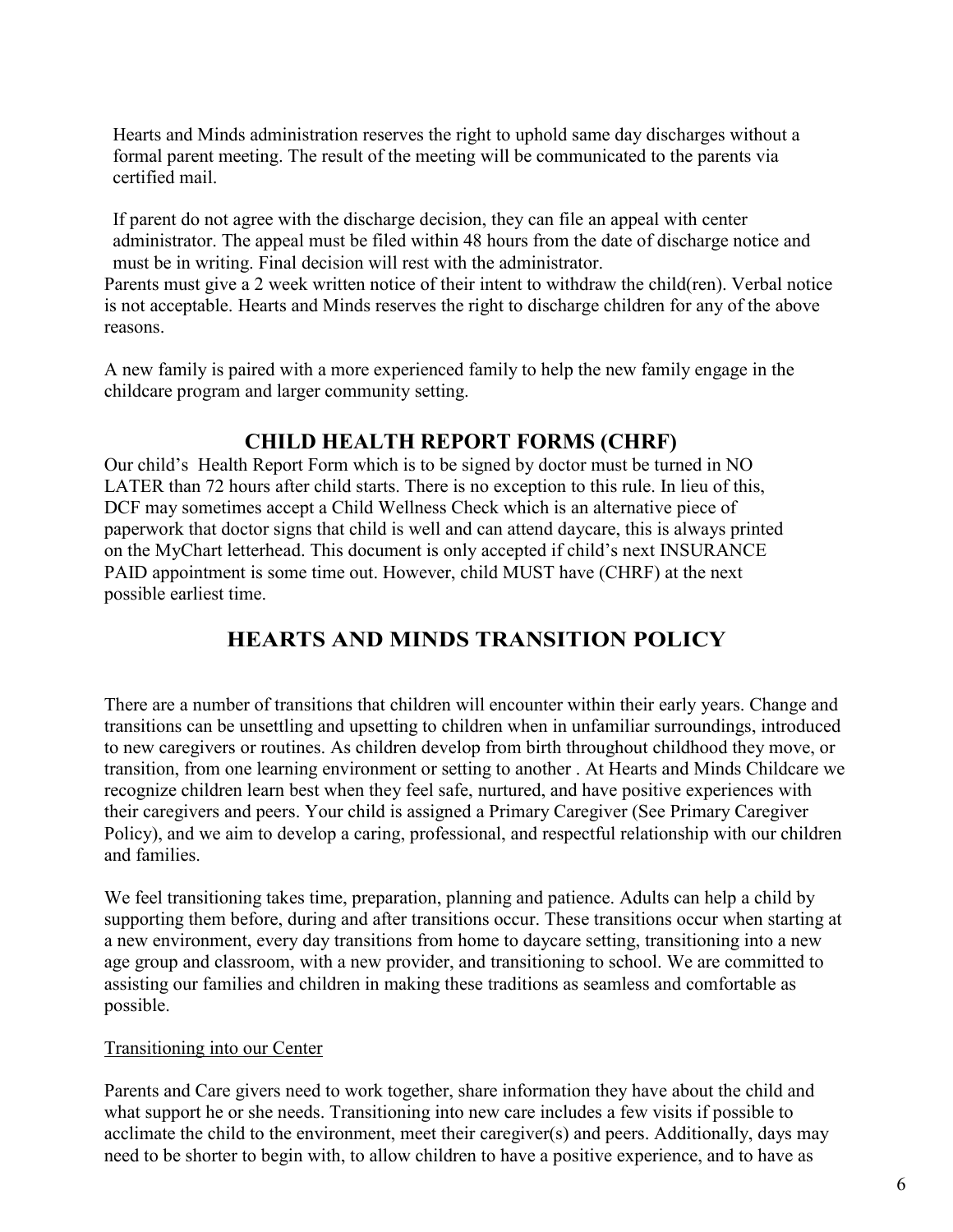little stress placed upon them as possible. We ask that parents have some flexibility during these first days of transition and attendance.

#### Transitioning into new age groups and caregivers

The same patience, planning, and care needs to be implemented for transitioning children into new classrooms. When a teacher is preparing for transitioning a child they will first discuss this with the parents. Children are transitioned into new classrooms according to space availability, age, as well as physical, social and emotional development.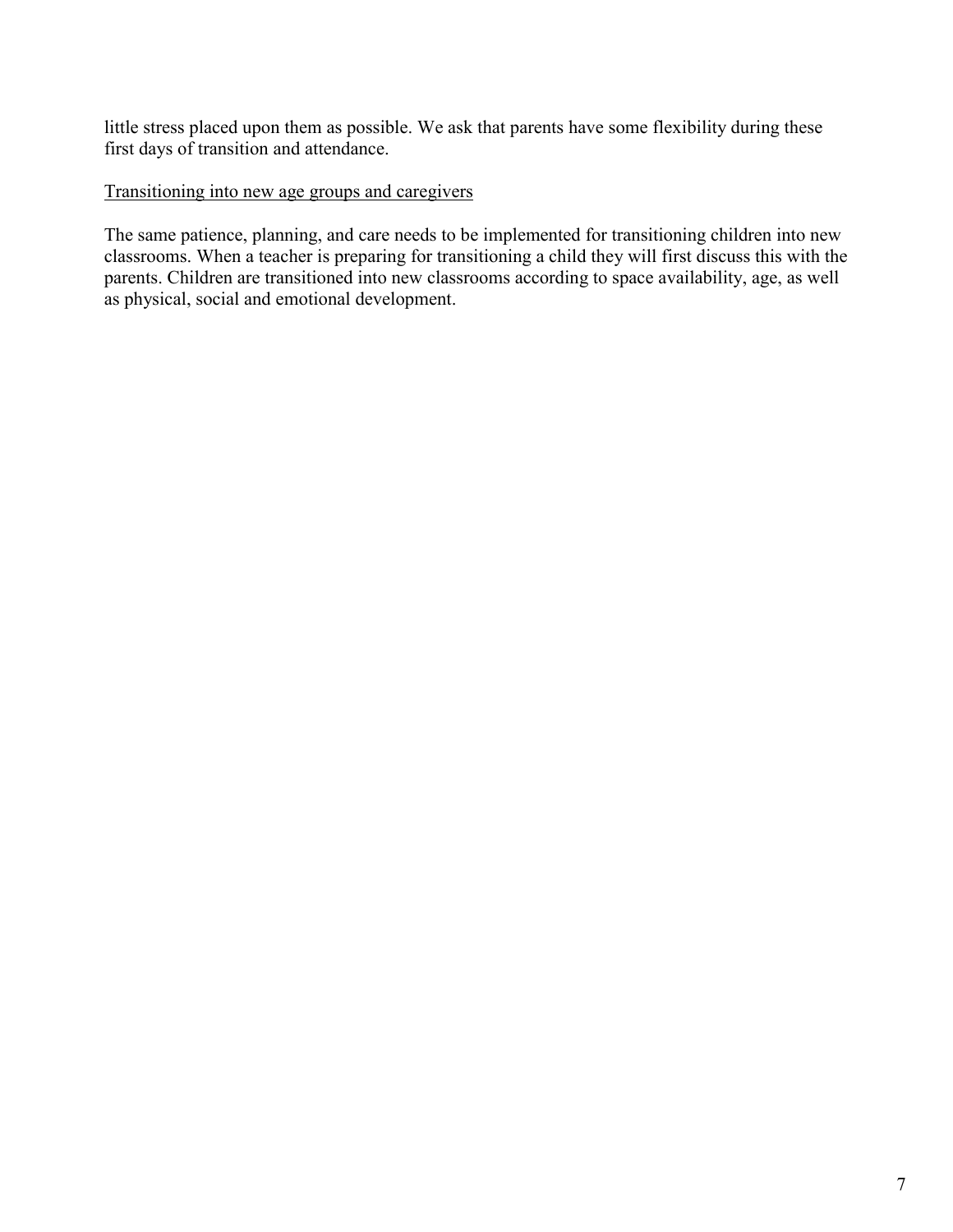When preparing to transition your child will then get to visit the other classroom for short times to meet the teacher and other children in the classroom, and explore and become familiar with the environment. this also allows teachers to gauge when and if your child is emotionally ready to transition to the older classroom.

#### We Aim to..

Talk to parents about their child before they start in the setting, to become familiar with their needs. Allow all children to have the opportunity to spend time with the environment and with their caregiver or teacher where possible before starting in the new setting.

Support children through the transitions. This is also to support staff and parents in getting to know each other as well as children, keeping lines of communication open.

Ensure all parents know who their child's caregivers are and by providing a confidential area (staff lounge/ office area) where parents can discuss any concerns.

Provide contact through verbal and written exchanges, as well as the acknowledgement that parents can call the Center to contact the Director and Primary Caregiver/ Teacher.

Inform parents when children are ready for their transition to another classroom and provide the new caregiver/ teacher with information to support the child, alongside with parents, in as smooth a transition as possible.

Have parents complete a one page profile to assist caregivers/ teachers in providing a smooth transition.

To provide ongoing communications throughout the transition period among staff and parents. Communication is an essential means to aid a smooth transition for each and every child.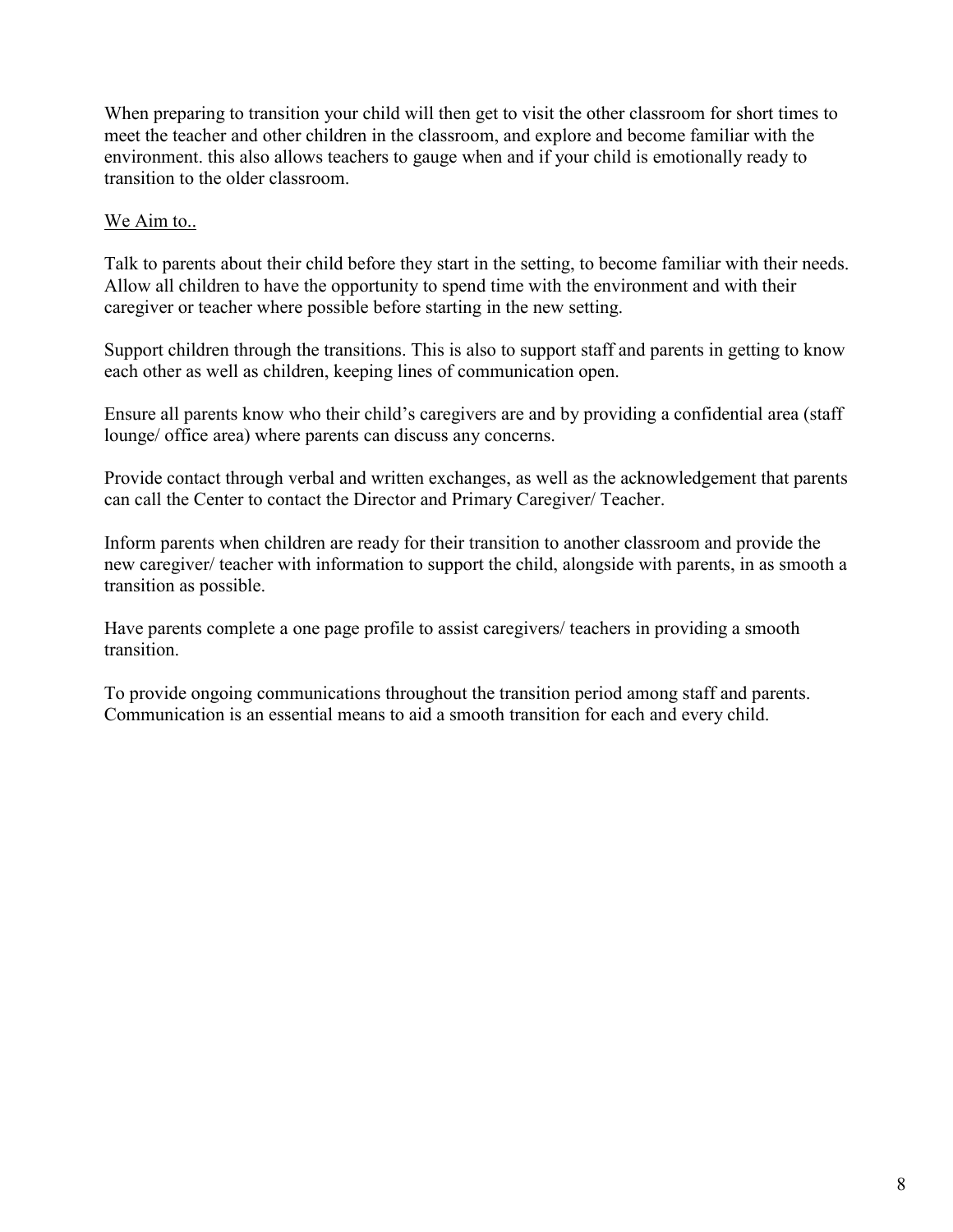### **FEE PAYMENT AND REFUNDS**

All the fees are calculated on hourly basis. Attendance records and parent sign-in records will be used to determine the actual billable hours for the childcare service. No refunds will provided for any child absence without advance notice from the parents. Parent must fill out a refund request form for the time and date refund is requested. Final determination will be made by the Administrator. H&M Childcare does not charge registration fees. Fee payment policy will be available at the center front desk and with enrollment packet.

Fees are to be paid in advance on Friday for the following week.

- $\Box$  If there will be a third party payment, as from an employer or the county, a special payment schedule will be arranged and detailed in the contract. Parents will be responsible for any specified co-payments or unpaid amounts.
- $\Box$  No refunds will be given for days when children do not attend for illness or other reasons, without advance notice of at least 48 hrs.
- $\Box$  The Director will establish a regular rate based on each child's hours of enrollment.
- $\Box$  There will be no reductions or discounts for additional children from one family.

Access to the children's attendance and parent sign-in sheets will be available.

There may be additional fees for special occasions organized by the center and for field trips. Parents will be notified in writing and verbally regarding these costs.

There will be \$25 charge for every NSF check. Repeated NSF checks may lead to the termination of the child's enrollment from childcare.

Excessive late payments and late pickup may lead to immediate termination.

#### **Current fees appear on the rate sheet. Cut off time for arrival is 9 am for all children**

Current rate sheet will be available at the center front desk and with enrollment packet.

If a child will not attend on a regularly scheduled day, parents should let the Director know by 08:00 AM for all-day program and by 2:00 PM for after-school programs.

There will not be any discounts for enrollment of more than one child in a family.

H & M CHILDCARE will announce any tuition increases at least two weeks in advance.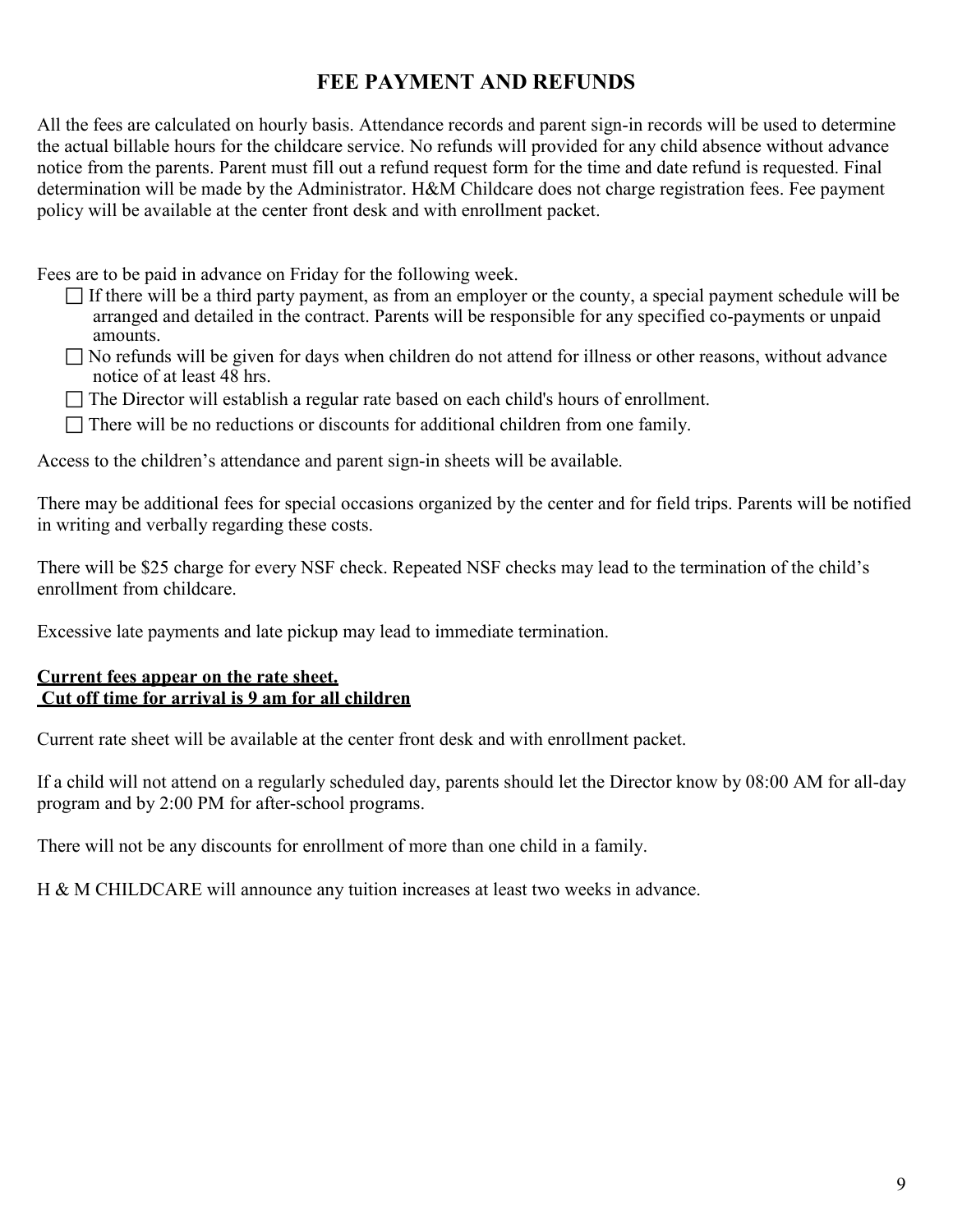## **EDUCATION POLICY**

All staff will have information about Developmentally Appropriate Practices and we will review this information at least annually. All the information regarding daily schedule activities will be available for parents at the childcare facility and also on the website.

Our program is designed to both enrich and complement the child's school experience. To that end, H & M CHILDCARE staff strive to provide every child:

Regular Subject Areas: Math, Reading/Language Arts, Science and Social Studies Language development: Books, writing materials, music, stories and games, finger plays, poems and flannel board stories

Large muscle skills: Balls, hoops, running, jumping, dancing and outdoor play

Small muscle skills: Puzzles, art and craft activities, manipulative toys and blocks

Creative expression: Dramatic play props, puppets, musical instruments and movement activities

Self-help skills: Cleaning up after ourselves, helping with mealtime preparation, daily responsibilities

21<sup>st</sup> Century Skills: Collaboration, Global awareness, Life skills, Financial literacy and use of technology

Learning through play is the major component of our program. Enough time, materials and space will be provided for children to actively explore the world around them. Children will have an opportunity to use a variety of art materials, manipulative and housekeeping equipment. Our curriculum will provide exposure to a variety of cultures through music, stories, games and art, and we will celebrate how we are all the same and how we are all different from one another. Parents will have the opportunity to meet with the teachers on a monthly basis to discuss child's performance. Lead teachers and assistant teachers are assigned to a specific classroom and will remain in their classrooms for the duration of their shift. It is best for children to remain with the same consistent teachers throughout the year (at least 12 months). The teacher may loop in order to remain with children.

There will not be a religious component to our program, such as mealtime prayers or songs, stories and displays of the religious aspects of particular holidays.

Children **will go outdoors daily** when weather permits. The children will be kept indoors if the temperature is below zero degrees including the wind chill. Children younger than 9 years will be kept indoors if the temperature, including wind chill, is below 20 degrees. Children will also stay indoors when it is raining or when the temperature is above 90 degrees. If the inside temperature rises above 80 degrees we will provide fans or air-conditioning; if it falls below 67 degrees we will call for furnace repair and contact parents to come for their children. There will notbe any water activities. All parents are required to provide hats, gloves, and coats for their children. If parents do not mark them, Hearts and Minds will do so. Hearts and Minds does not reimburses for the lost items.

School age children will have a quiet place to study or relax, access to appropriate materials and activities, and will have ample time for large muscle activities and to participate in festival activities like baking cookies.

We occasionally take field trips, including walks around the neighborhood. Emergency information for each child will be taken whenever the children leave the premises. You will be notified in advance of any field trip requiring transportation.

#### **Request for Records**

It is our mission to ensure the educational, emotional and social success of your child. To this end, Hearts and Minds may request records from other agencies serving your child, including but not limited to :

1. Social Services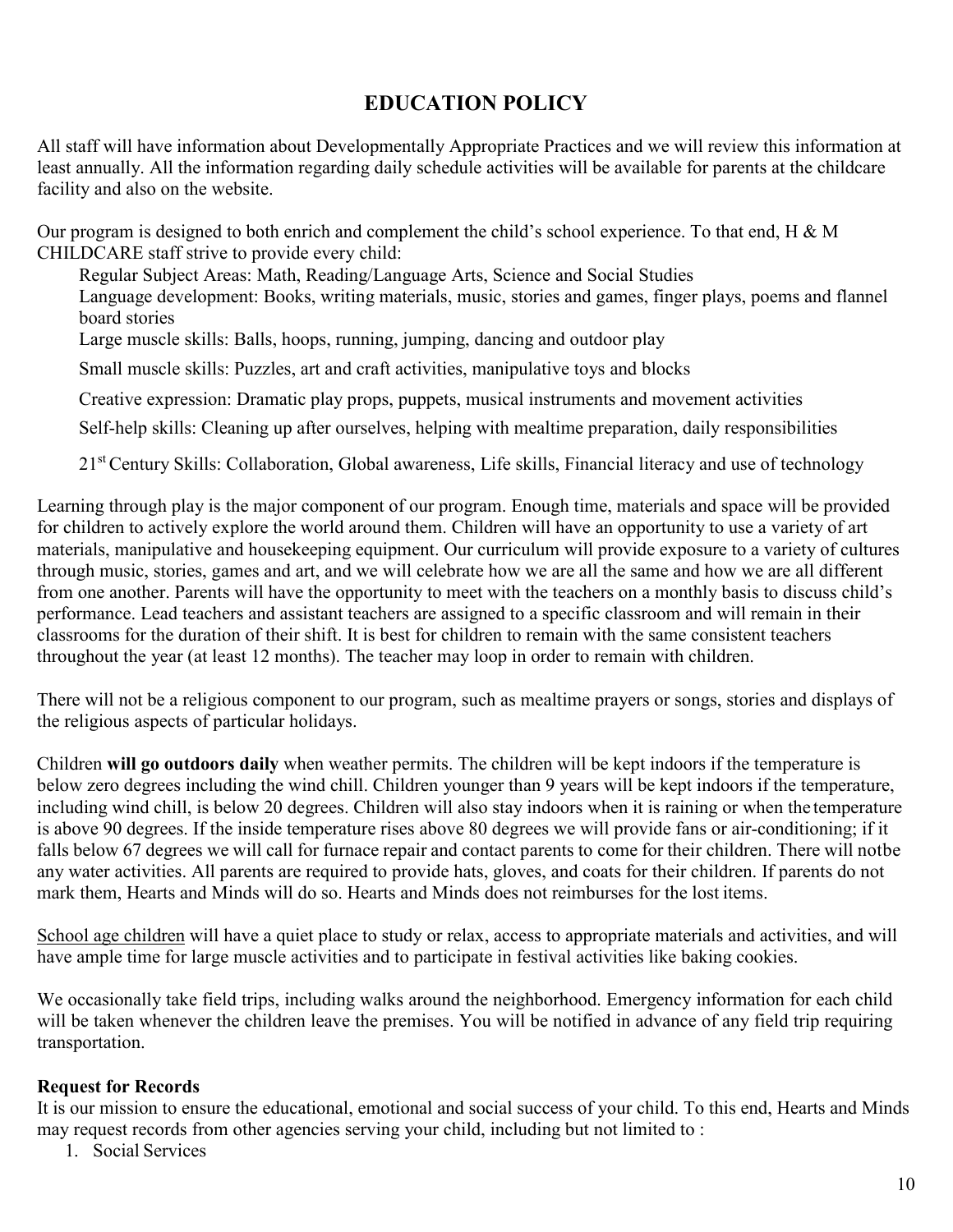- 2. Court Documentation
- 3. Any other school agencies servicing your child-public orprivate.
- 4. Caseworkers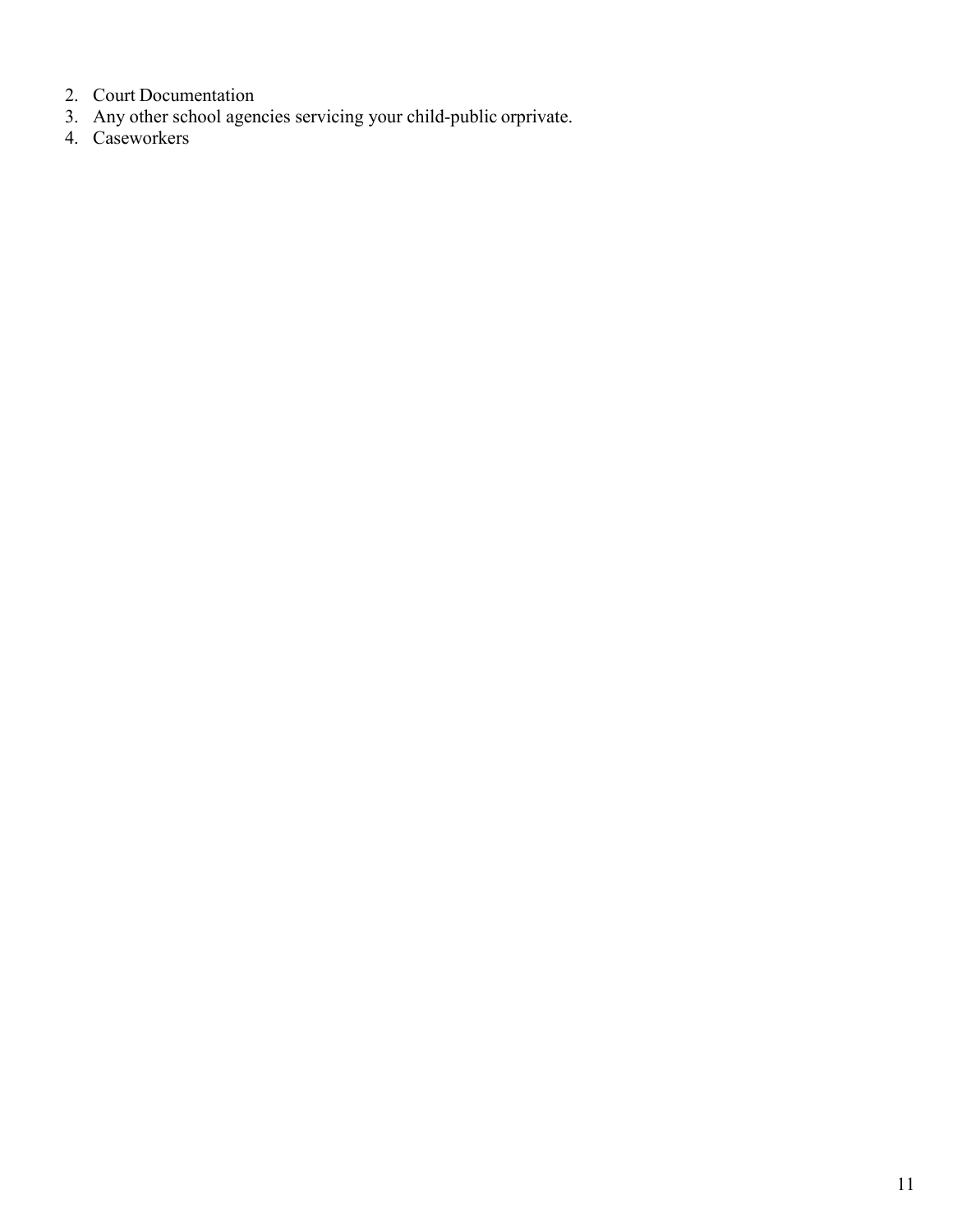5. Social Workers

6. Therapists, Coaches and Mentors

A schedule of daily activities is posted in each classroom. Activities at the beginning of the day and at the end of the day will be designed for a wide age range of children working and playing together. Groups of children may be combined at the beginning and at the end of the day. A program of activities is planned a week in advance. Staff use a variety of resources in their planning. We will also use the services of the Wisconsin Child Care Information Center (800-362-7353) and access their resources to plan activities. The activities focus on a weekly theme based on the interests of the children and lesson plans are available for parents to review.

## **CHILD GUIDANCE POLICY**

Children's behavior will be guided by setting clear limits or rules for children. We will talk with children about expected behaviors and model those behaviors consistently for them. We will state positively what children can do, using specific terms; e.g. "you need to walk" rather than "don't run"). Undesirable behavior will be redirected to another activity. Children will be given a wide variety of age-appropriate activities to choose from and will be given the attention they need before they demand it. Behavior management will be for the purpose of helping children develop self-control, self-esteem and respect for the rights of others.

*When a child is crying, fussy or distraught, staff will work to calm and comfort the child, in ways that are appropriate for the child's age and personal disposition. This may include stroking, cuddling, rocking; offering a drink; acknowledging the child's fear, or separation sadness, or conflict; distracting or redirecting to another activity; talking calmly with the child about how s/he is feeling or what has happened. If the behavior includes biting and unusual behavior, the parent will be called immediately and the students will be escorted to the center director. If the unhappiness persists, we may contact a parent to share what is occurring, and inquire if this might indicate onset of an illness.*

"Time-Out" is a guidance technique that can be effective in reducing challenging behaviors of young children. Time outs may be used with children **age 5 and older**, but never for more than **5 minutes**. The term 'time-out' is short for 'time out from positive reinforcement.' The strategy is similar to an extended form of selectively ignoring disruptive behavior. Children are removed for a brief time from all sources of reinforcement (e.g., teacher and peer attention) following serious challenging behavior. Usually this strategy requires that a child be removed from an ongoing activity for a brief time, typically by having a child sit on the outside of the activity within the classroom until the child calms down and is ready to rejoin the activity and try again. Time-out is intended to be a non-violent response to conflict that stops the conflict, protects the victim, and provides a 'cooling off period' for the child.

"Time-out" is only effective when used in the context of a comprehensive approach to behavior support that is designed to teach, nurture and encourage positive social behaviors. Time-out should be used only by well-trained teachers and caregivers when less intrusive discipline procedures have been tried and deemed unsuccessful and only in combination with positive procedures designed to teach new skills and prevent challenging behaviors from occurring ....Effective management of behavior should always start with praise and encouragement for pro-social behavior and self-regulation and be accompanied by distraction, redirection, withdrawal of attention, and logical and natural consequences." The child will be praised after completing the time-out, and will be helped to rejoin the group. Peer-mediation has proven to be an effective technique to reduce behavior issue among children. These techniques will be utilized, if needed. Good behavior and character will be reflected in the classroom. Character building will be the integral part of our program. Center director and administrator will be involved to help with behavior issues. This will help teachers to continue the class schedule without interruption and children will not have to wait in line or groups for their turn.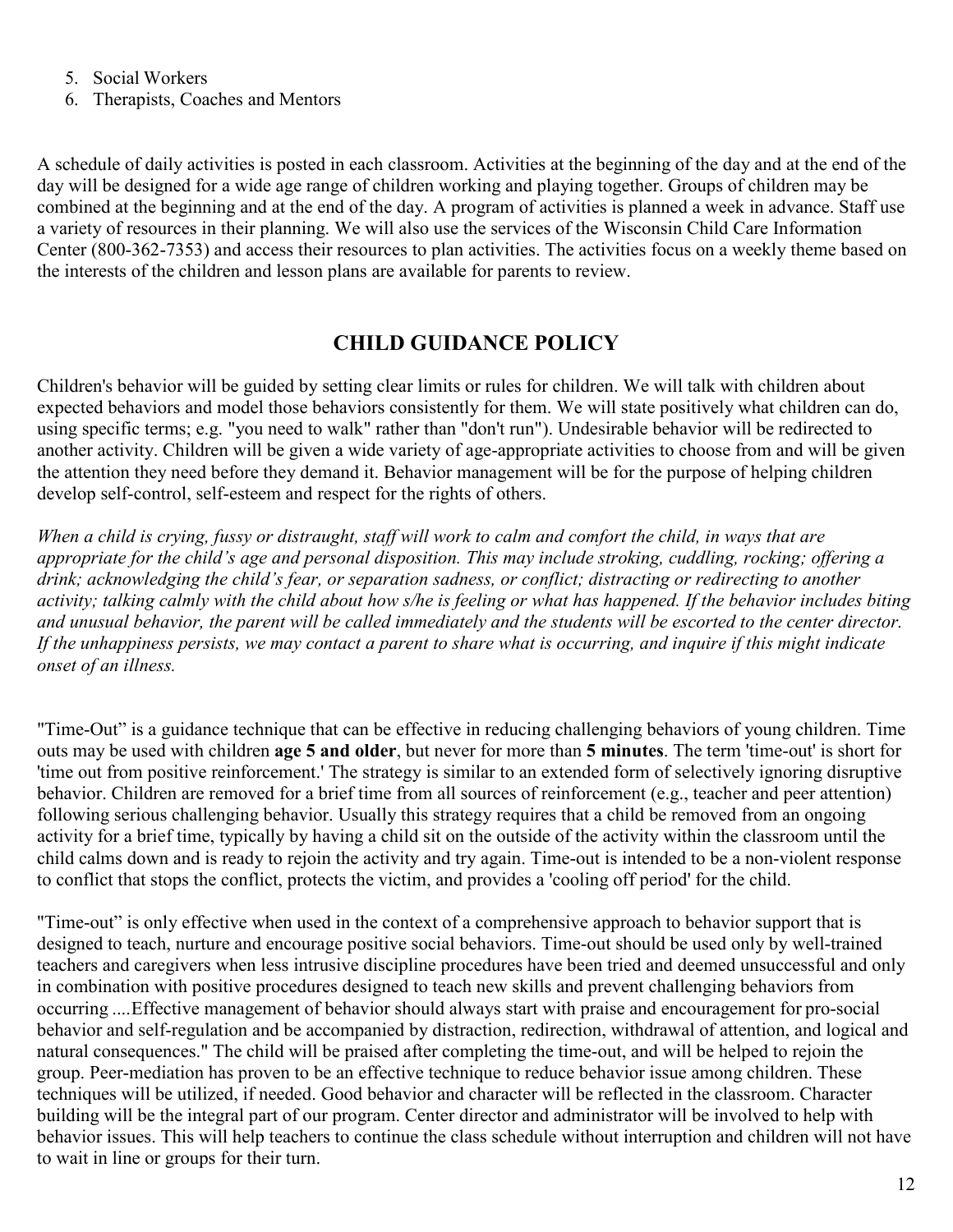We recognize that no single technique will work with children every time. If a child exhibits unacceptable behavior, we will request a conference with parents to consider how to deal with the behavior. If the behavior continues, the next steps may include referrals to appropriate community resources, and/or discharge of the child from care. In accordance with "Wisconsin Rules for Group Child Care Centers," actions that are aversive, cruel, humiliating, and actions that may be psychologically, emotionally or physically painful, discomforting, dangerous or potentially injurious are prohibited. Prohibited actions include spanking, hitting, pinching, shaking, slapping, twisting, or inflicting any other form of corporal punishment on the child; verbal abuse threats or derogatory remarks about the child or the child's family; physical restraint, binding or tying the child to restrict the child's movement or enclosing the child in a confined space such as a closet, locked room, box or similar cubicle; withholding or forcing meals, snacks or naps; punishing a child for lapses in toilet training. These forms of punishment will never be used, even at a parent's request.

#### **VIDEO SURVEILLANCE POLICY**

Hearts and Minds uses video surveillance on-site. The footage collected is used for internal purposes only and it is at the discretion of Administration whether footage shall be viewed by parent and guardians.

### **PARENT CODE OF CONDUCT**

Hearts and Minds childcare seeks to provide the best childcare services for your children. We always treat all of our families with respect and care and expect the same in return. If for any reason families use profanity, threaten, or otherwise treat staff unkindly or disrespectfully you will no longer be able to attend our childcare center. Services may be terminated immediately.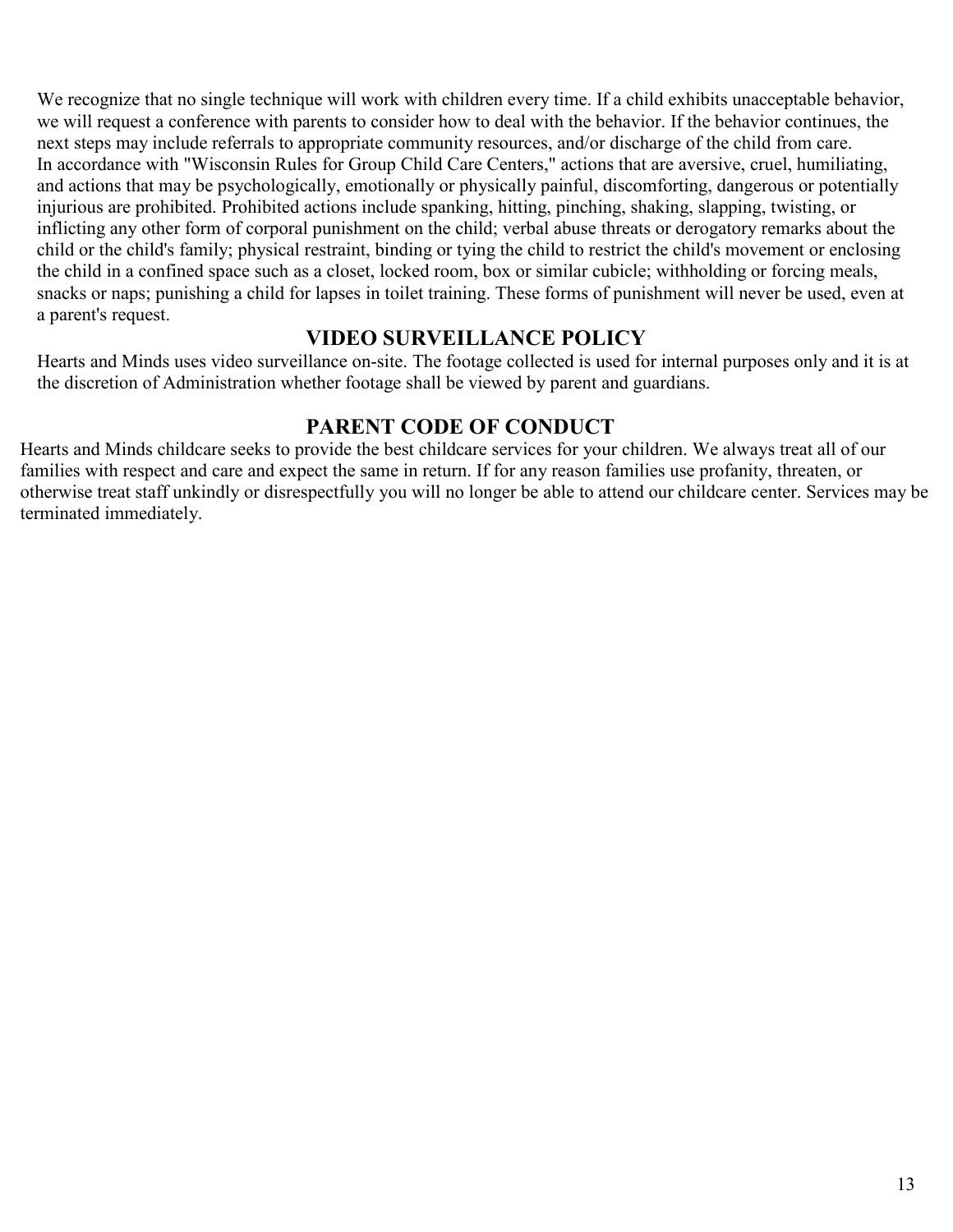## **CONTINGENCY PLANS FOR FIRE / TORNADO AND OTHER EMERGENCIES POLICY**

Attendance will be kept in each classroom daily and arrival/departure times recorded. During early PM arrival and late PM pick-up, teachers will be kept aware of children they're responsible for, as rooms are condensed and staff leave the center. Teachers will carry clipboard with the list of student names and contact information along with class schedule. This will help teachers know the names of each child and their whereabouts at all times. Teachers will also take attendance periodically every two hours and 15minutes before dismissal at 4pm.

Fire and Tornado evacuation plans will be practiced monthly. The Director will document dates of fire and tornado drill and checking the smoke detectors (weekly) on a form provided by the state.

In case of an emergency that would require an evacuation, children will be evacuated by all available staff through the nearest exit. The attendance form and list of phone numbers for parents and emergency contacts will be taken out by the staff member designated to be "in charge" to assure that all children are accounted for and all families can be notified. Children will be assembled at the open parking lot west of the building. The Director will call the fire department at that time and parents will be notified. If we are unable to return to the building following an evacuation, the children will be taken to nearest shelter (Church from 7am till 7 pm) until parents or other authorized adult can be reached and come for them. Center will also maintain electronic records for all the children which will be accessible with computer with internet from anyplace.

In the event of a tornado warning, the children will be taken to the basement (**or other appropriate space**) by all available staff members. Blankets, a portable radio and flashlight, with extra batteries for both, are kept in the tornado shelter area at all times. The attendance form and emergency contact information will be brought along by the staff member designated to be "in charge". Staff will engage the children in activities until we are assured by the authorities that the danger has passed.

In the event of a lost child, staff will check all areas of the center. If the child cannot be found, the child's parents and/or emergency contact and the police will be immediately notified. All emergency numbers will be posted in easily accessible area and especially in the front desk area.

If a child who is scheduled to arrive at the center, via transportation other than the parent, does not arrive within 15 minutes of the specified time on the written agreement signed by the parent, the Director will call the parent to inform them that the child has not arrived. During any custody issues, the center Director will call police to resolve the situation amicably at the center facility.

If the center should lose the use of heat, water or electricity before the center opens; parents will be notified by 7am and/or 3 PM and will be asked to not bring their child that day. Childcare facility is equipped with the battery operated emergency lights to be used during power outages. Other emergency supplies like batteries, flashlights, battery operated fans, radio and blankets will be available for use.

If the center should lose the use of heat, water or electricity while children are in attendance, the Director will call the parents of all children and ask them to pick them up within 30 minutes. Center owned vehicles will be available all the times for emergency use. Center owned vehicles will be equipped with first aid kit.

When there is only one staff person on site we will ensure that an emergency provider is available within 5 minutes. *That person will be trained on Shaken Baby Syndrome (SBS), and will sign a document agreeing to serve as an emergency back-up.*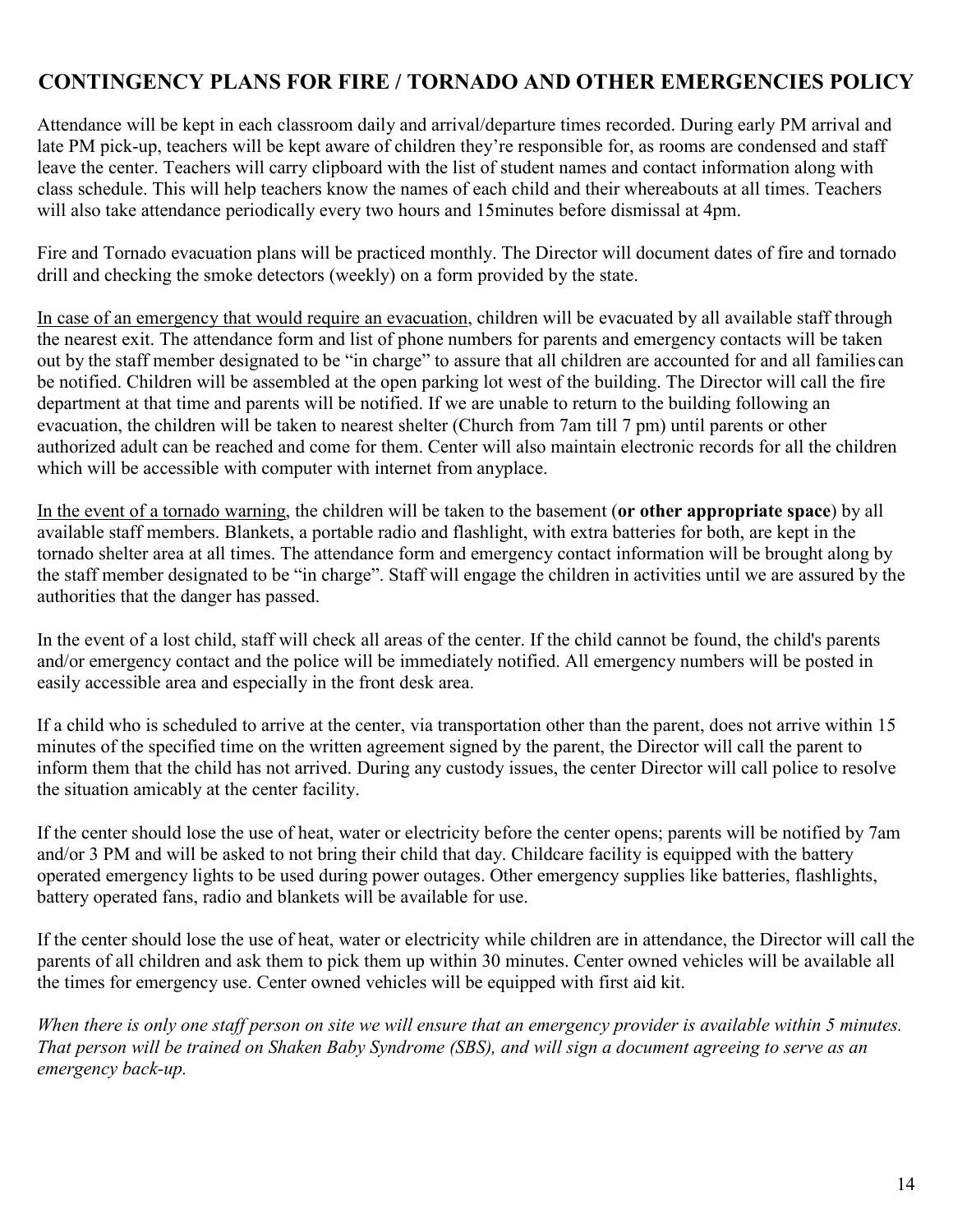#### **Flash Flood**

- $\Box$  The facility director or designee will advise all staff of the weather conditions that are approaching.
- The facility director or designee will monitor radio, television, or Local Weather Radio for weather updates.  $\Box$  The facility director or designee will move records and valuable equipment to higher floors. Chemicals that
- are in the facility should be stored in locations where floodwaters will not come into contact with them.
- $\Box$  The facility director or designee will make transportation preparations to move childcare attendees and staff in the event that an evacuation is needed.
- $\Box$  The safe area to be evacuated to is first floor of the premises.
- $\Box$  The safe route to take to this location is front and rear staircase
- $\Box$  If evacuation is necessary and time permits, all electrical appliances will be unplugged by the designated staff. If time permits, all loose outdoor equipment will be moved indoors.

#### **Blizzard/Snow**

- $\Box$  The facility director or designee will advise all staff of the weather conditions that are approaching.
- The facility director or designee will monitor radio, television, or Local Weather Radio for weather updates.
- $\Box$  Outdoor activities should be modified to ensure that quick access to shelter is available in the case of hazardous conditions.

| $\Box$ If evacuation is necessary, the facility director or designee will ensure that proper transportation has been |
|----------------------------------------------------------------------------------------------------------------------|
| arranged to move childcare attendees and staff to the designated safe area. This area can be                         |
| the same as the flash flood location.                                                                                |

#### **Bomb Threats**

The following section is a general response for a bomb threat being made against the childcare facility.

#### **General Precautions**

- $\Box$  Any bomb threat should be taken seriously and treated as a real situation until proven otherwise.
- $\Box$  Any suspicious packages or letters should be reported to authorities.
- $\Box$  Evacuation should be out of the facility and to another location as far from the facility as possible with respect to safety. The area that is being evacuated should be searched quickly for information that may be important for the responding law enforcement.
- $\Box$  Upon arrival of the law enforcement response team, the facility director or designee will assist with any questions that the law enforcement response team may have.
- $\Box$  No person should enter the facility until the law enforcement response team has been consulted and the situation has been resolved.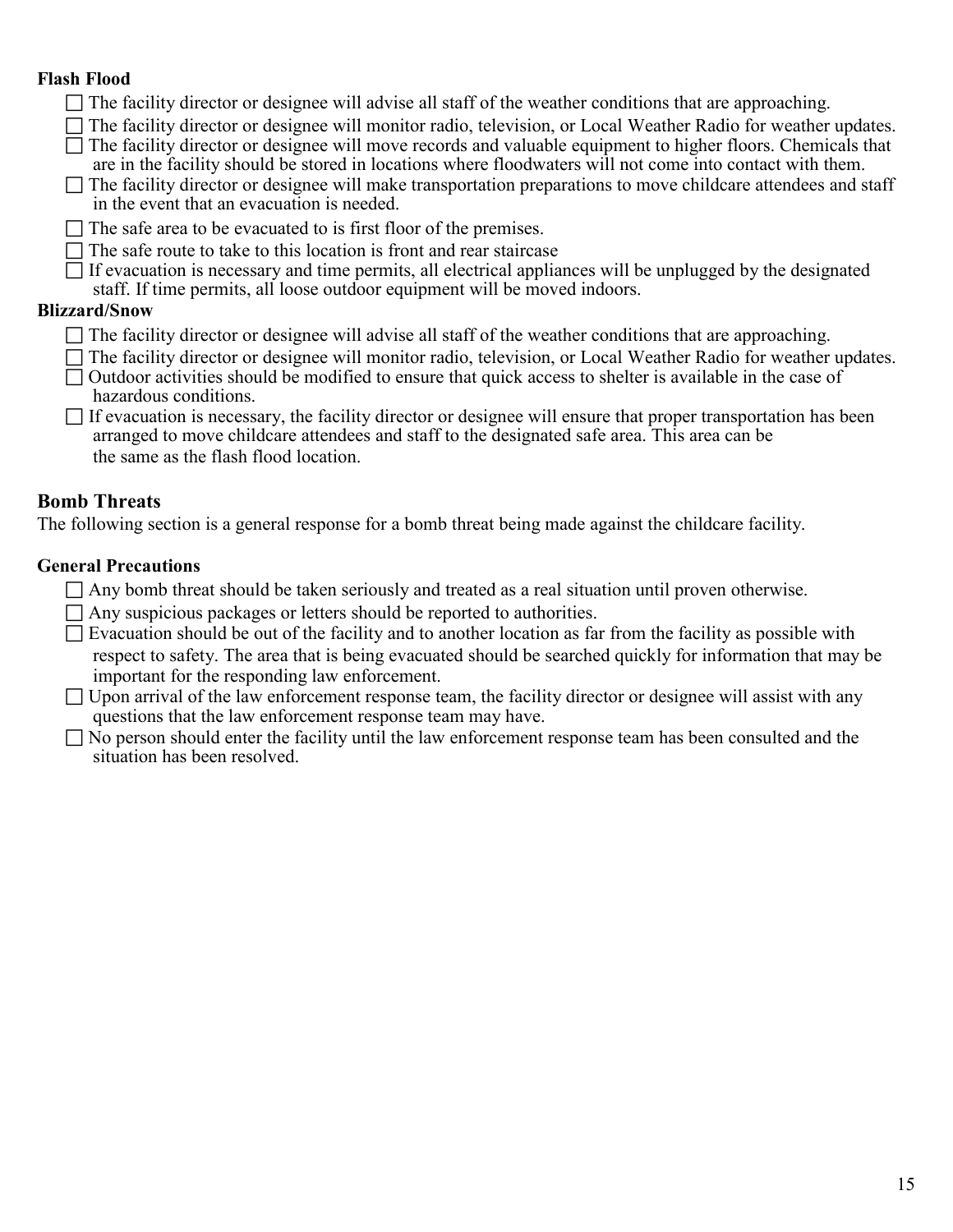## **HEALTH CARE POLICY**

#### **Special Health Care Needs**

When a child is known to have any special health care needs, that information will be shared with those staff whoare assigned to care for that child, but will otherwise be treated with confidentiality. Such special needs, including dietary requirements, will be posted on the inside of the staff cupboard door, where medication and medical log book are stored. When specialized equipment is needed, such as nebulizer or epi-pen, the child's parent or a medical professional will train staff in correct procedures.

#### **Child Illness**

Children who are ill are not to be brought to the center. Examples of children who are ill:

 $\Box$  A temperature of 101 degrees F. or higher. Vomiting or diarrhea has occurred more than once in the past 24 hours

 $\Box$  A contagious disease such as chicken pox, strep throat or pink eye

- An unidentified rash
- □Have not been on a prescribed medication for 24 hours or continue to have symptoms of illness
- Has a constant, thick colored nasal discharge

Children may return to the center when they are fever and symptom free, no less than 24 hours, have been appropriately treated, or have been given medical approval to return to child care. We will follow procedures on personal cleanliness and communicable diseases stated in licensing rules and the guidelines for exclusion of children from child care as adapted from the Division of Public Health.

If a child is told by the daycare center that the child needs to be seen for a specific disease, the return to school slip must state that the child was seen for that specific disease. Documentation that does not specifically define what the child was seen for will not be accepted.

Pink Eye: Children must be seen for pink eye. Documentation provided to the daycare center must state the child has been seen specifically for pink eye. Documentation that does not specifically state pink eye will not be accepted. Children must remain home for one full day.

Bed Bugs: Children must be seen for bed bugs. Documentation provided to the daycare center must state that the child has been seen specifically for bed bugs. Documentation that does not specifically state bed bugs will not be accepted.

#### *Parents will be informed whenever their children have been exposed to a communicable disease. Certain diseases must also be reported to the public health department and to our licensing specialist.*

If a child should become ill or seriously injured while at the center, parents will be contacted immediately. Sick children will be isolated within sight and hearing and made as comfortable as possible. Children should be picked up as soon as possible. If the child is not picked up within 30 minutes, the emergency contact person on the child's enrollment form will be called.

Superficial injuries will be washed with soap and water and covered with a bandage or treated with ice. Parents will be told about the minor injury when they pick their child up.

We will practice universal precautions when handling all blood injuries and bodily fluid. All staff will use disposable gloves when treating blood injuries. Surfaces touched by blood will be washed and disinfected, and all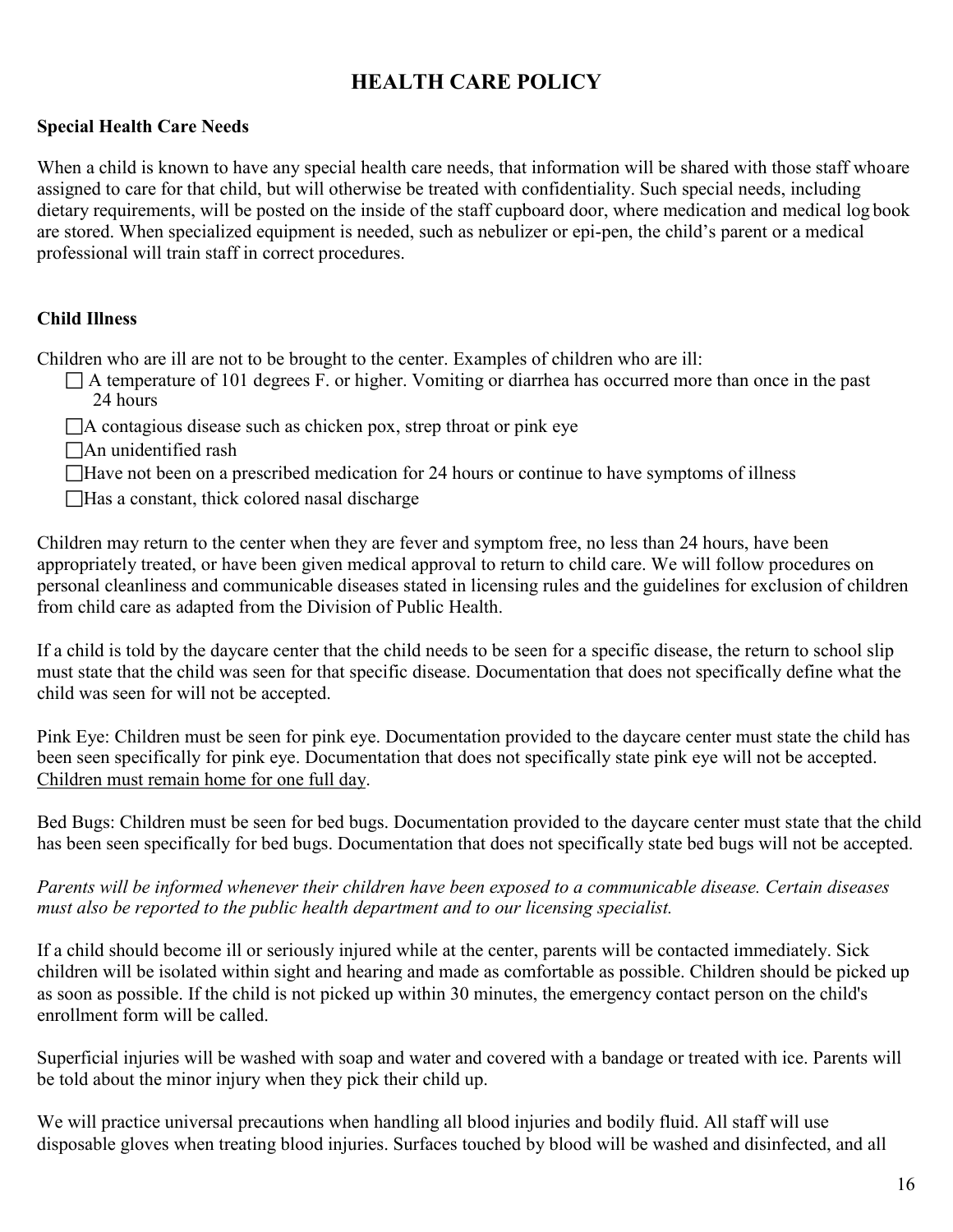materials used to treat the injury will be wrapped in an airtight plastic bag and disposed of immediately.

If there is a need for emergency medical treatment, 911 will be called. *If it is a life-threatening situation, with no time to consult the child's file or parent, the child will be taken to the nearest Children's Hospital Emergency care.*  Should an ambulance be needed, parents will be responsible for any costs. Parents will be contacted as soon as possible after contacting 911. All staff will have training in infant and child CPR, AED and first aid. First aid supplies will be stored in the office area.

When children are off-site for walk or field trip, staff will take along emergency contact information, attendance sheets and a first aid kit in case an injury occurs to children or staff. The injury will be recorded in the medical log book upon return to the center. A cell phone will be carried along, in case help is needed.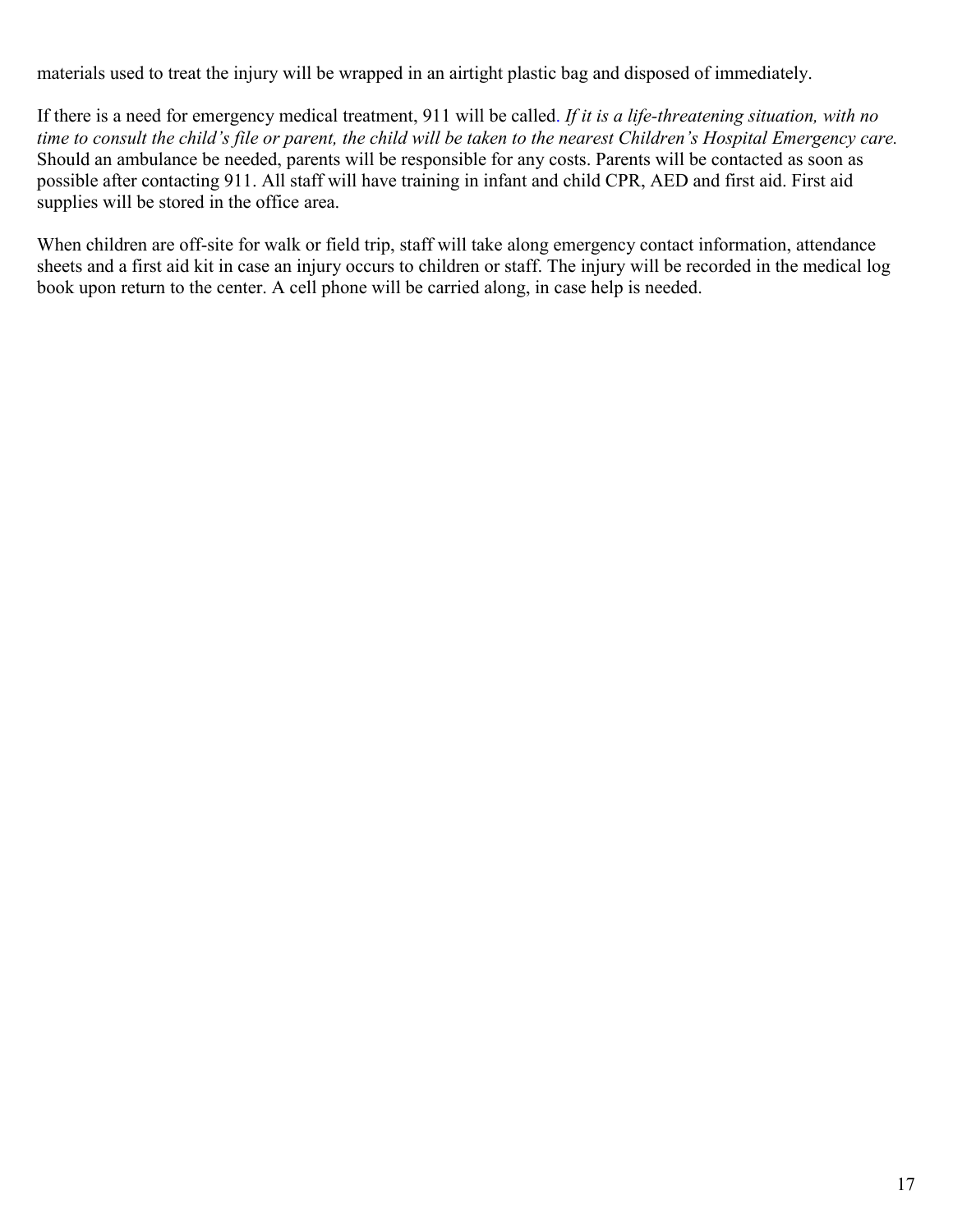We will practice universal precautions when handling all blood injuries and bodily fluid. All staff will use disposable gloves when treating blood injuries. Injuries will be properly washed and sanitized and all of the materials used to treat the injury will be wrapped in an airtight plastic bag and disposed of immediately.

#### **Medications**

Director will administer medications under the following conditions:

Prescriptive and non-prescriptive medication will only be given to children if parents have completed the authorization form provided

All medicine must be in its original container, bearing the label with child's name, dosage and administration directions. It will be stored in a medication box that is inaccessible to children. Medicine requiring refrigeration will be kept in a covered, labeled container in the refrigerator.

We will not exceed the age-related dosage on the label of any medication without a written doctor's authorization.

All medication administered, accidents or injuries occurring on-site, marked change in behavior or appearance, or any observation of injuries to a child's body received outside of center care will be entered into the center's medical logbook.

#### **Non-medicinal products:**

Sun screen, insect repellent, lip balm, diaper creams and other non-medicinal products will only be used on a child when signed authorization is on file, and the specific products are supplied by the parent and labeled with the child's name.

H & M CHILDCARE will maintain a medical log where we will document the administration of medication, accidents or injuries that happen when children are in care and observations of injuries to a child's body received outside of care. Parents will have access to entries regarding their child.

Proper hand washing procedures will be followed to prevent the spread of disease. Hand washing procedures will be posted at all of the sinks.

All children will need to have a Health Report on file. The examination for a child age 5 and older must be dated no more than 12 months prior or 90 days after first day of attendance. Physical exams for children over 5 years of age will need to be updated every 2 years. School aged children will need only a health history on file.

Children will need to be properly immunized and an immunization record will need to be on file within 30 days of the first day of attendance.

**Rest or naptime** will be provided for all children of five years of age and older who are in care for more than four consecutive hours. Center will have area for students to rest, if needed.

**Wet/Soiled Clothes**: Wet/soiled clothes will be put in a plastic bag and sent home to parent.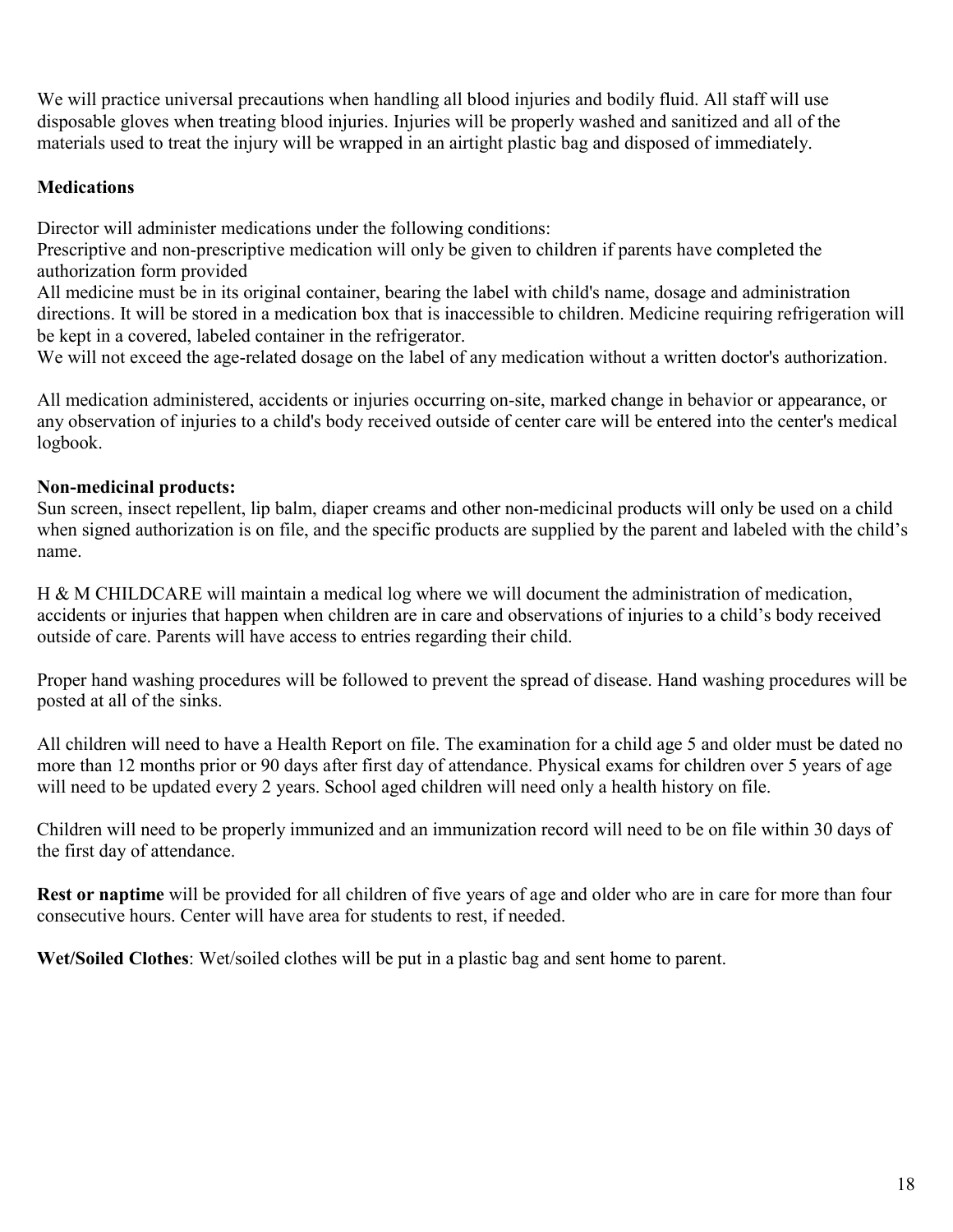## **NUTRITION POLICY**

H & M CHILDCARE participates in The USDA Child and Adult Food Program. We follow USDA guidelines when planning our menus. We will contract with food vendor for afternoon snacks which will be maintained by the center and supper. Serving staff will be trained in all safety guidelines for handling food. We will provide afternoon snack and supper to all children in attendance at the times identified in the daily schedule. School-aged children will be offered an afternoon snack upon return from school.

Weekly records of meals and snacks are available for parents to review. If a menu must be changed for any reason, the food substituted will be noted on the posted menu.

Children will eat family style and will be allowed to serve themselves. Mealtimes will include meaningful conversation and will promote social interaction, encourage good table manners and develop sound nutritional habits. Children will be encouraged to clean up after themselves. Eating surfaces will be sanitized before meals and snacks and everyone will wash their hands before and after eating. Children will not be forced to eat; they will be encouraged to try new foods as appropriate. Meals will not be withheld as a form of punishment.

#### **Birthday and holiday treats are allowed. Only store purchased and factory sealed snacks and/or treats are allowed. Homemade food/snacks/treats are NOT ALLOWED**.

Parents are allowed to provide their own child's meals and/or snacks as long as the USDA guidelines are followed. A copy of the USDA food guidelines is available at the center front desk and with application packet.

If your child has special dietary needs or has food allergies parents must notify the center in writing. Food allergies will be posted for staff to view.

Food service personnel will be trained in food safety and cleanliness rules and guidelines. Food service personnel will be responsible for cleaning the cafeteria after every meal served. Hot meals will be delivered to the cafeteria in hot boxes and food warmers will be used to keep it to the required temperature while serving. Food will be stored up off of the floor and once opened, in airtight containers.

Paper products will be used to avoid any dishwashing. Trash will be taking out to the dumpster right after children are done eating their meal.

Refrigerator (40 degrees or colder) and freezer temperatures (0 degrees or colder) will be properly maintained.

#### **Snack and meal schedule:**

Morning Breakfast: 6:00 – 8:30AM Lunch: 11:00 AM – 11:30 PM Afternoon Snack: 2:00 – 4:00 PM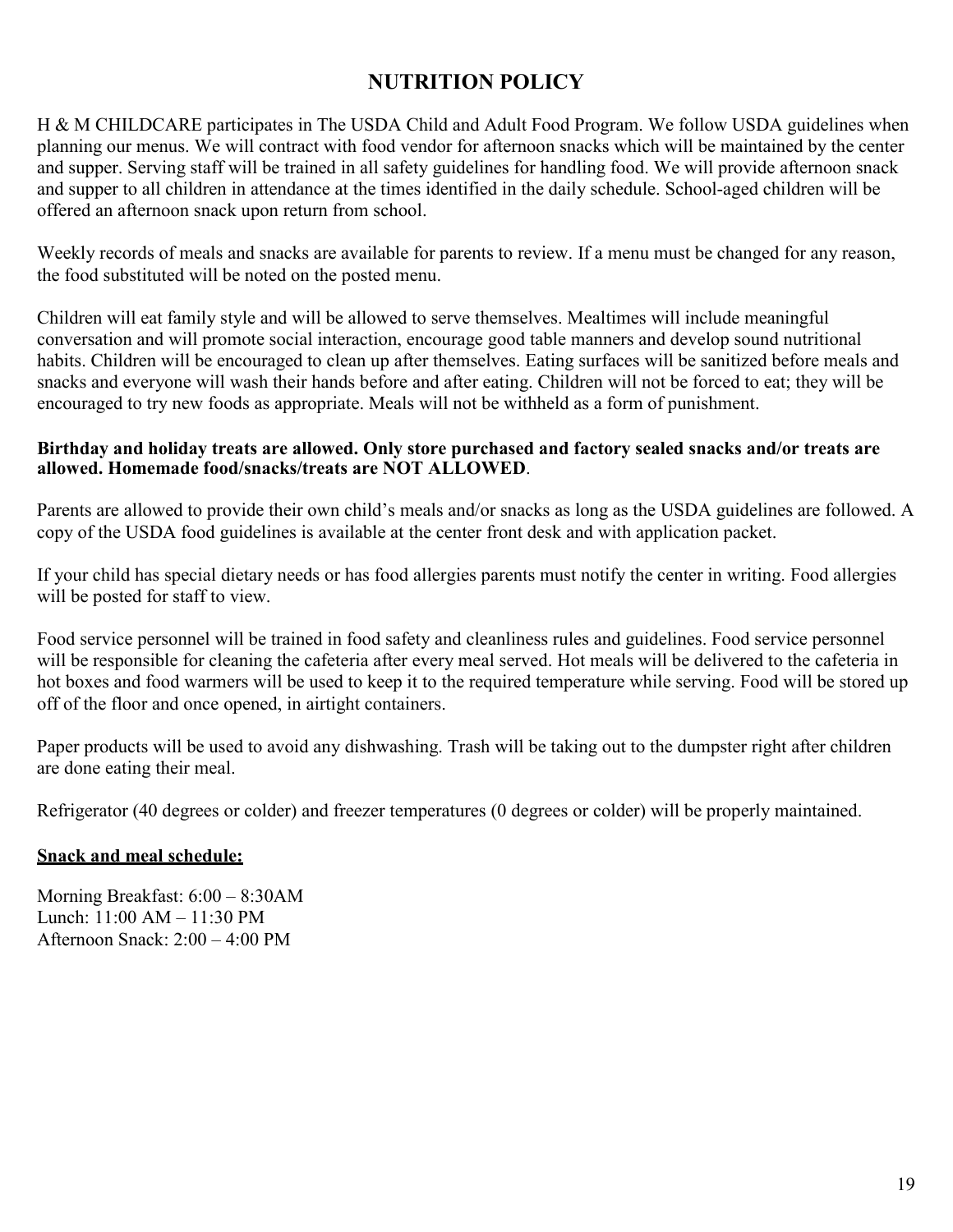

# Hearts and Minds Childcare Communicable Disease: When Can My Child Return?

Many times parents and families are upset to learn that their child(ren) have acquired a communicable disease. The level of responsibility that we have in safeguarding all of the students who attend Hearts and Minds is paramount. Because of this, if your child has a communicable disease, they will be excluded.

## Diarrhea

If your child exibits (3) loose stools during the hours he/she is in care you will be notified that you must pick your child up immediately. Your child MUST stay home 1 full day from daycare.

# Pink Eye

Children can return once they have been seen by a doctor for pink eye (paperwork required), medication has started, eyes are clear (nonmilky). Your child MUST stay home 1 full day from daycare.

# Ring-Worm

Children can return when they have been seen by a doctor for ring-worm (paperwork required), medication has been applied to affected areas and all affected areas have been covered.

## Fever

Children that exhibit fever of 99.0 degrees Fahrenheit must be picked up immediately and MUST stay home for 1 full day from daycare and must return fever free.

## Strep-Throat

Children diagnosed with strep throat must stay home 1 full day from daycare. Hand-Foot-Mouth Disease

Children must stay home at a minimum of 1 full day from daycare but until no lesions are present.

## Flu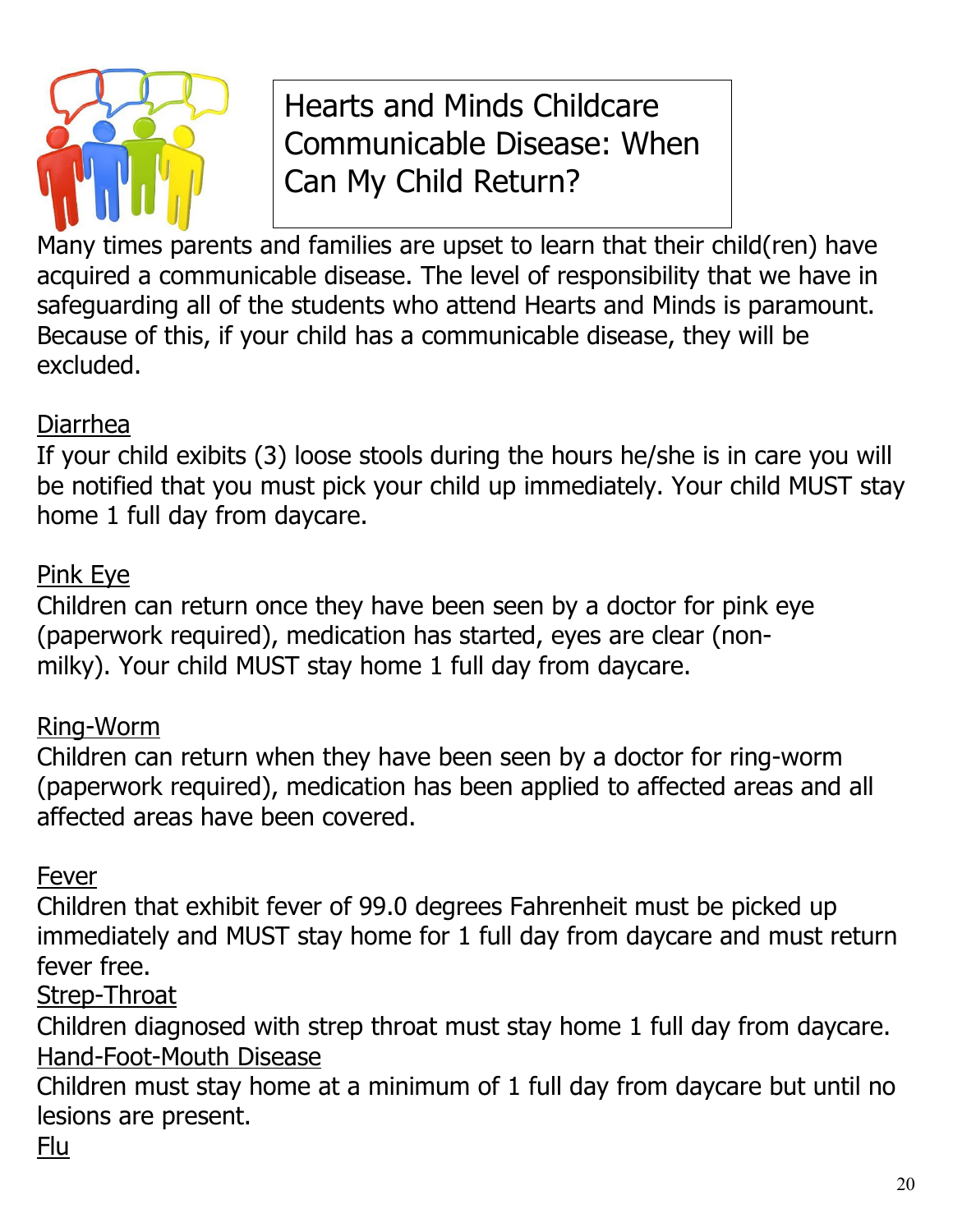Any child exhibiting flu like symptoms will be required to stay home a minimum of 1 full day from daycare and can only return when fever free. **Vomiting** 

Any child that vomits must be immediately picked up and must stay home for 1 full day from daycare.

This list is not exhaustive, so there are other communicable diseases that if they arise, administration will let you know policy regarding them.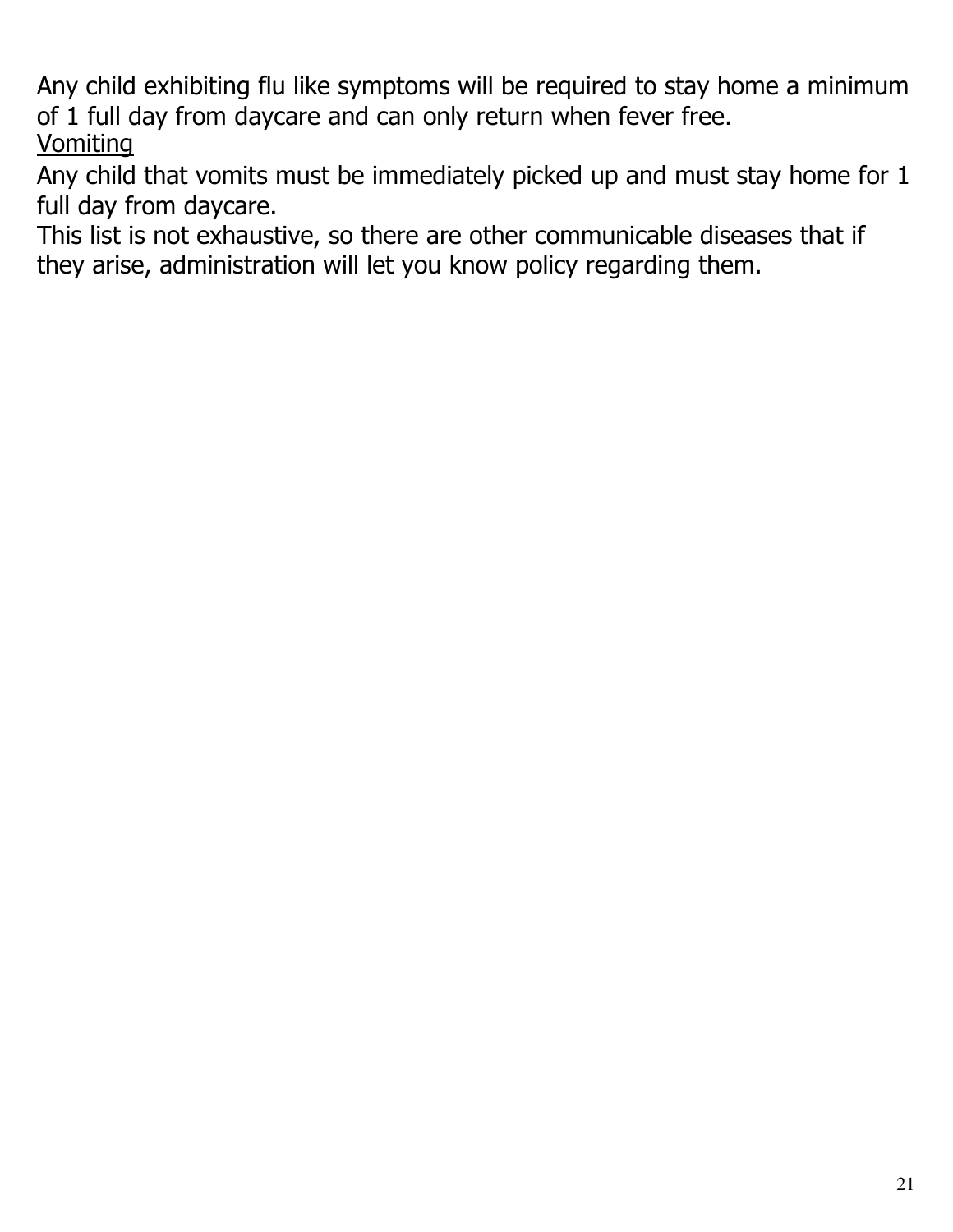## **TRANSPORTATION POLICY**

*Our center will contract transportation with a transportation company or will use center vehicles for all center field trips and transportation for needy families.*

*To be sure no child is left unattended in a vehicle, an attendance form will be carried along, with children checked whenever they board the vehicle and whenever they exit. General emergency numbers, emergency contact information for all children, and a cell phone will be carried along by the teacher(s) in charge. Bus drivers will also carry the same attendance form and will be required to check off the names when they arrive to the center and when they exit. A first aid kit will always be in the vehicle. The vehicle(s) will be kept clean and uncluttered, with the aisle open for quick exiting.*

*Drivers must be at least 18 years old, have been licensed for at least 1 year, and have a clean driving record, which will be checked annually. Lakeside will be required to add the center as additional insured in their policy.*

*The vehicle must be registered in Wisconsin, seating area must be enclosed, and vehicle must be inspected annually. It must be equipped with car seats, booster seats and seat belts, appropriate for the age and size of children being transported. Children under age 13 may not ride in the front seat.*

*Smoking is prohibited in the vehicle.*

*Should there be an accident, the center administrator must verbally inform the licensing office within 24 hours, and provide a written report within 5 business days after the incident.*

*Children may not be left unattended in a vehicle. A second adult, in addition to the driver, must be present if more than 5 children under age 5 are in the vehicle, or have a handicap that limits their ability to respond in an emergency.*

*When a child is transported to his/her destination, an adult must wait until the child enters the building or is met by an authorized person. The only exception is when a parent of a school-age child has authorized independent release.*

*When regularly scheduled transportation is provided, such as to and from school or home, the center must maintain a list of children to be transported, the route and scheduled stops, name and place where child is to be dropped off, procedure to follow if parent or authorized person is not home to receive the child.*

*Parents will be informed verbally and written notice for any special events and field trips that will require transportation*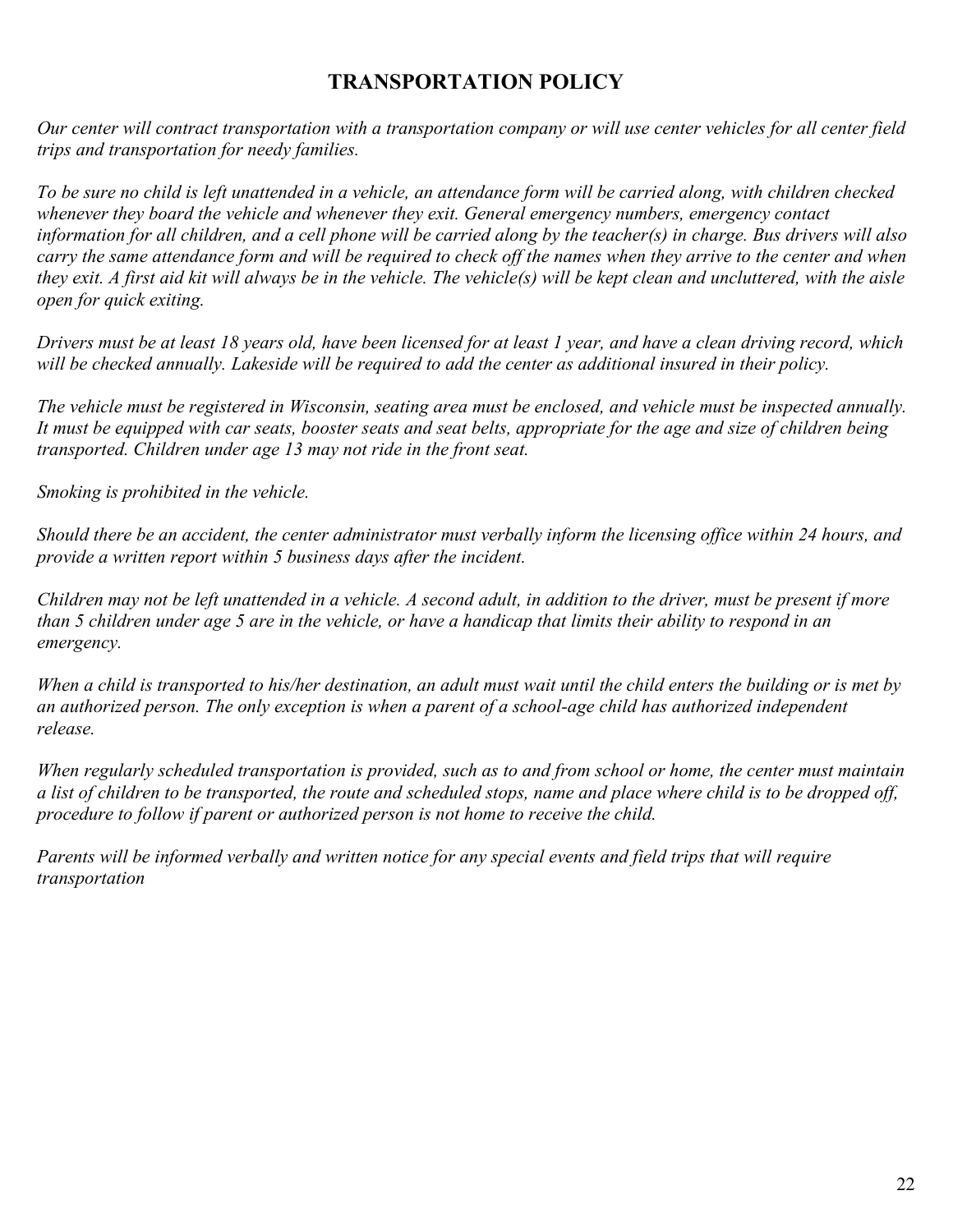## **PERSONNEL POLICY**

H & M CHILDCARE is an equal opportunity employer. We will not discriminate in our hiring practices. When a position becomes available we will advertise locally. Qualified applicants need to complete an application form and provide documentation of their training and experience in child care. Job descriptions will be available for all positions. **The Administrator will interview Director candidates and the Director and Administrator will interview for all other positions.**

There will be a 90-day probationary period for all new employees. Wages are based on training and experience. All center staff is required to be on the Registry unless they have a DPI license.

#### **Criminal Background Information:**

The Administrator will do a complete background check within 60 days of hire and every year thereafter on

- All employees
- $\Box$  All volunteers used to meet staff-to-child ratios
- $\Box$  All individuals who are contracted by the licensee to provide services to children

The Department will conduct a complete background check every 3 months on theLicensee.

Staff must notify the licensee when any of the following occurs, ASAP, within 24 hours. This responsibility will be explained during new staff orientation. "Employee" refers to anyone subject to a caregiver background check, including substitutes and volunteers serving as staff.

- $\Box$  Employee has been or is being investigated by any governmental agency for any act, offense or omission, including charges related to abuse or neglect of a child or other client, or misappropriation of property.
- $\Box$  Employee has a substantiated finding against them for a charge listed above.
- Employee has had a professional license denied, revoked, restricted or otherwise limited.
- $\Box$  There are other known convictions, pending charges or other offenses which could potentially relate to the care of children or center activities.

#### **The licensee must report such an occurrence to the licensing office no later than the next business day.**

Employee files will be maintained on all of the staff at H & M CHILDCARE. The staff record checklist will be maintained to document completion of required forms for all staff. Staff are required to have physical exams upon employment. A negative TB skin test is also required upon employment.

The owner will conduct annual performance reviews with the Director and with all staff at H & M CHILDCARE. Results of the performance review will assist the owner in determining a wage increase.

H & M CHILDCARE offers full-time and part-time positions. Hours of work are determined by enrollment. Staff are expected to show up for work on time and to be prepared to get started immediately. If you will be late you are expected to call as soon as possible. We design our staff schedule around the children's arrival time and departure time. We need to be in compliance with staff/child ratios at all times. If you are unable to work due to illness or other situation you are expected to call the Director as soon as possible so she can make arrangements to have your position covered. If you fail to do so, it may result in termination of your employment at H & M CHILDCARE.

Two paid Personal Days will be granted to all employees after one year of employment. These days must be prearranged with the Director.

Time sheets will be maintained by each employee and reviewed by the Director. Falsification will result in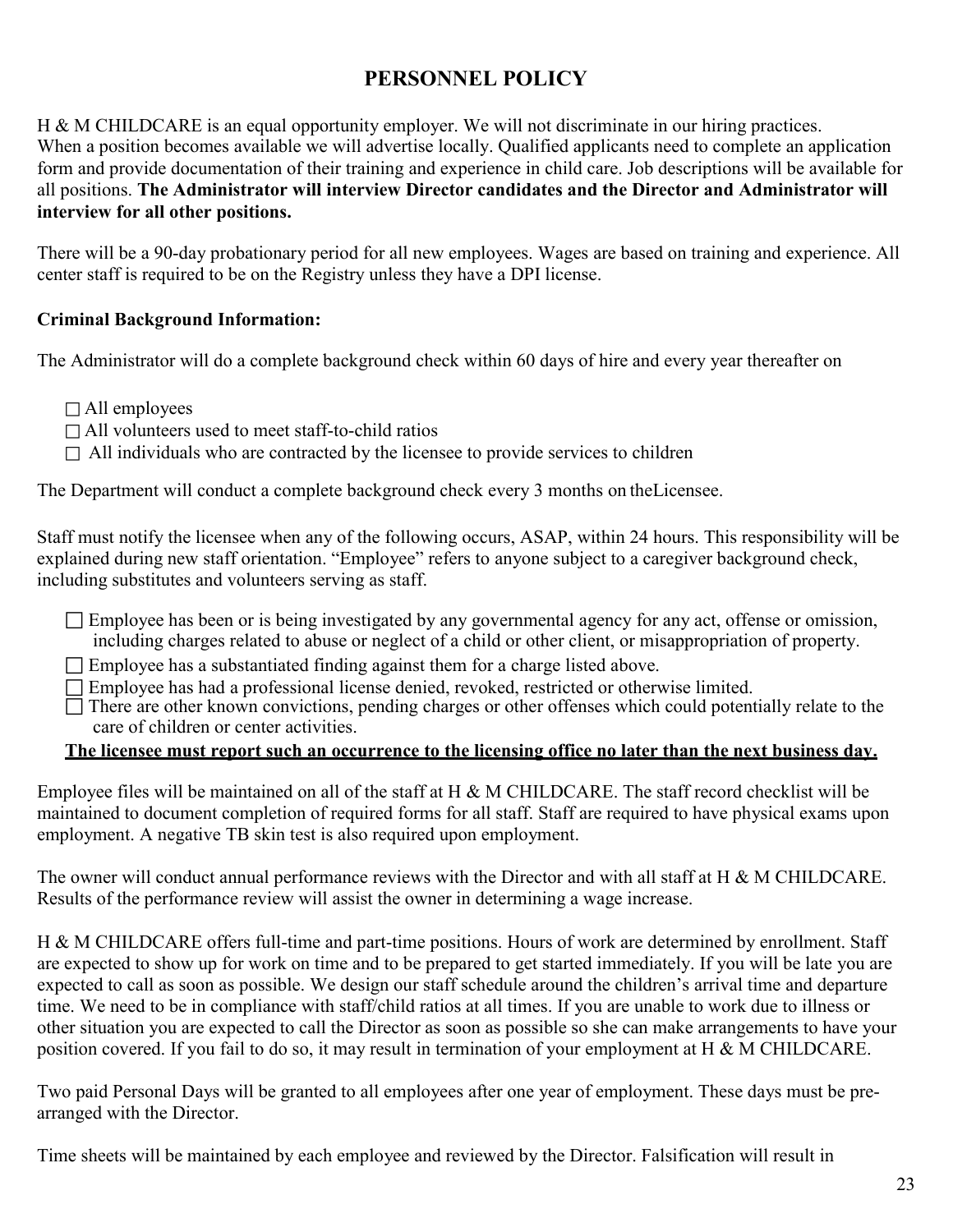disciplinary action and possible termination. Employees will be paid semimonthly. Each paycheck will include earnings for work performed through the end of the previous payroll period.

Since employment with H & M CHILDCARE is based on mutual consent, both parties have the right to terminate employment at will, with or without cause, at any time. H & M CHILDCARE will provide worker's compensation insurance as required by law. We will withhold the appropriate payroll deductions for taxes and other insurances as required by law.

Staff are required to attend the regularly scheduled staff meetings. Agendas for these staff meetings will be kept on file for licensing to review. Staff will be paid for the time they spend at staff meetings and the time they spend participating in the required continuing education. All staff members will be trained and will get ongoing education on Shaken Baby Syndrome prevention.

H & M CHILDCARE expects each member of the staff conduct themselves in a professional manner as a mature adult, respecting each members contributions. Staffs are expected to communicate with parents in a regular basis and in professional manner. All parent –teacher communication logs must be maintained. Comments andcomplaints should be made to the Director. Employment and family records and conduct at the center are considered confidential.

**Dress Code:** Employees are expected to dress in a professional manner that will allow them to appropriately perform their job duties. **No** long fingernails, body piercing, high heels, short shorts or short skirts will be allowed.

**Disciplinary Action:** If an employee's behavior is inappropriate or against an established policy s/he will be issued a verbal warning for the first offence. If the behavior continues or if an additional infraction occurs a written warning will be placed in the employee's personnel file. The third infraction would result in suspension or termination.

In extreme cases of emotional instability, abusive behavior or theft, employees will receive immediate suspension without pay. Facts will be gathered about the incident and an employment decision will be made.

**Reduction of Hours:** If enrollment numbers decrease we may need to reduce the hours of employees. We will try to give all employees as much notice as possible and we will attempt to fill enrollment positions through child recruitment efforts.

**Grievance Procedures:** In the event an employee has a grievance regarding an employment issue, s/he needs to discuss it with the immediate supervisor. If still unsatisfied with the decision, employee may discuss and/or negotiate the issue with Administrator. However, Administrator will make the final decision.

**Parking:** Staff will be expected to park at their designated staff parking spots. No staff vehicle should be parked at the visitor parking area at any time.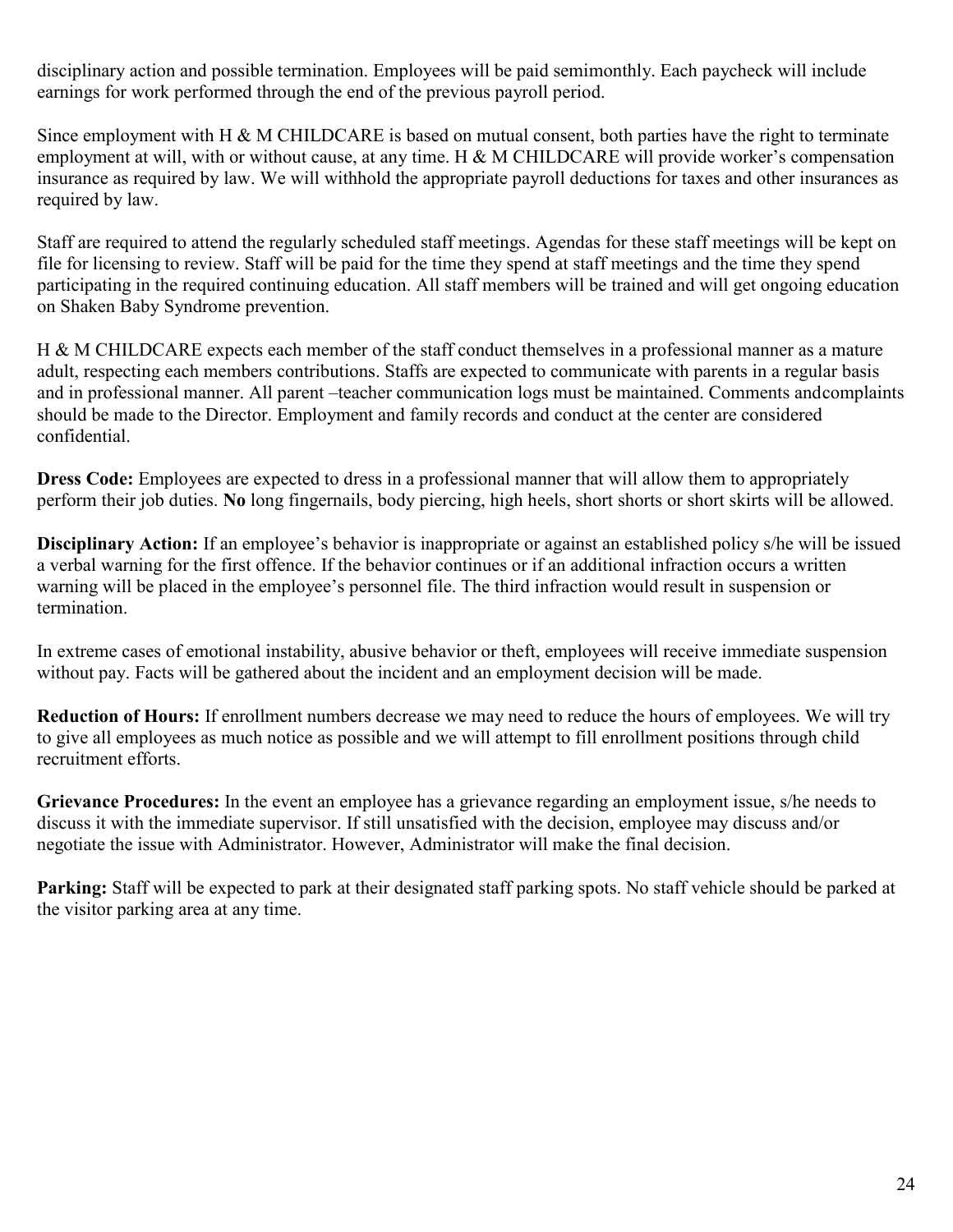## **ORIENTATION OF STAFF POLICY**

All staff, volunteers and emergency providers will have an orientation within one week of assuming responsibilities.

The orientation will include **all** of the items on the Staff Orientation Checklist (*DCF*-2026) provided by the state. This form documents the date, the person being oriented and the person performing the training/orientation. Orientation will include but not limited to the following:

- $\Box$  Licensing rules review
- $\Box$  Center policies review
- $\Box$  First aid and contingency plan review
- $\Box$  Training in child illness and disease control
- Review of child abuse and neglect laws and reporting
- $\Box$  Procedures for parent communications
- $\Box$  Child management techniques
- $\Box$  Confidentiality and procedures for sharing information

*Before beginning work, training on Sudden Infant Death Syndrome (SIDS) must be completed by anyone caring for infants, and Shaken Baby Syndrome (SBS) must be completed by anyone caring for children under age 5.*

*Emergency training must include CPR and Automated Electronic Defibrillators (AED).*

*"Special health care needs" includes children with physical, emotional, social and cognitive disabilities.*

The owner is responsible for the orientation of the Director and the Director will be responsible for orientation of all other employees.

The orientation checklist will be reviewed regularly and it will guide the Continuing Education Plan for the center. Items such as child abuse and neglect, emergency procedures and licensing regulations will be review at our regular staff meetings.

Staff will be trained to manage the established system of knowing the whereabouts of all children. Parents are encouraged to call if their child will not be attending or will be arriving late. If a child is being transported by a transportation company and does not arrive at the scheduled time, staff will call the parent or authorized adult to check on the child.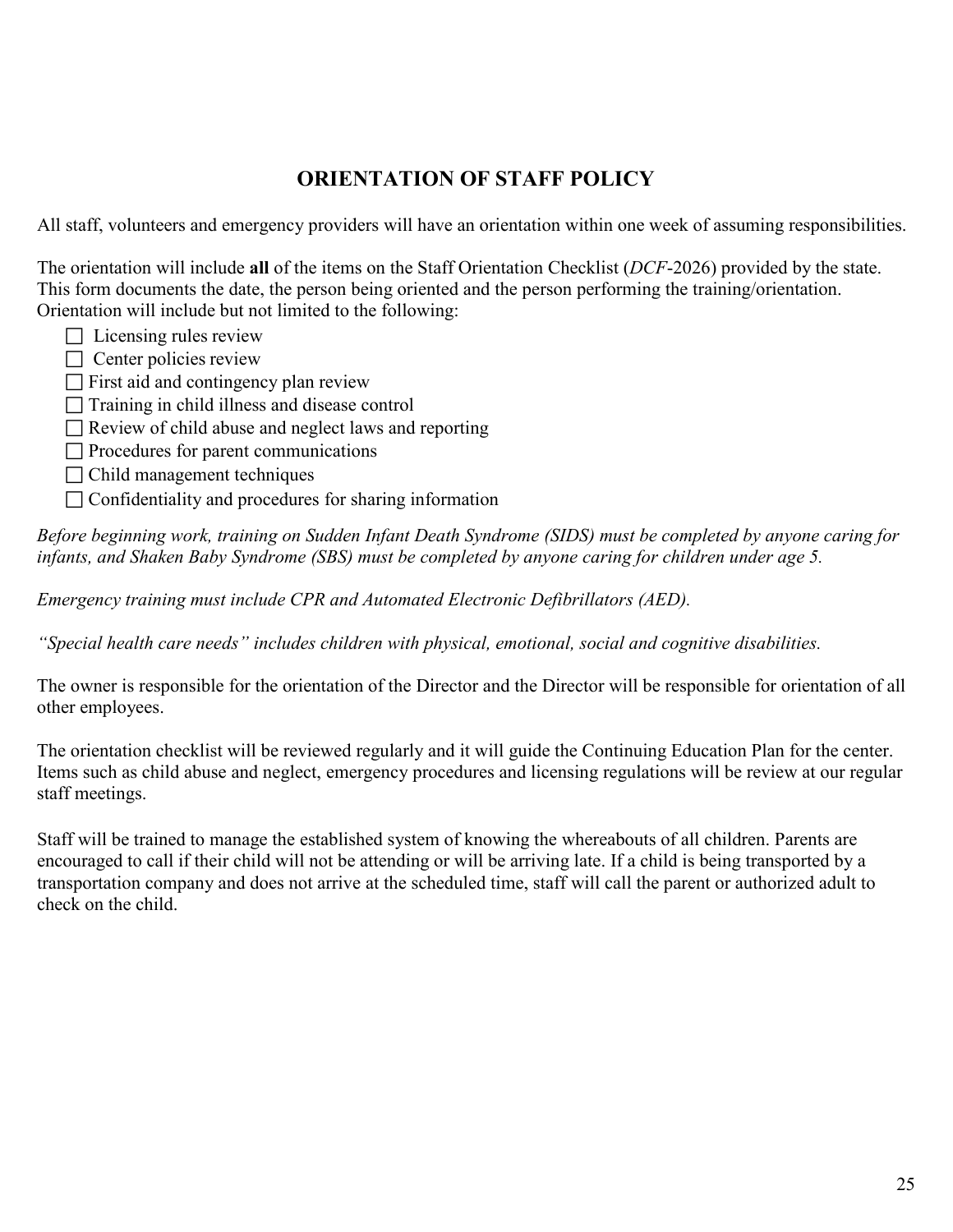## **CONTINUING EDUCATION POLICY**

H & M CHILDCARE will utilize a variety of community resources to obtain the required continuing education. We will document continuing education hours on the form provided by the state.

Employees working more than 20 hours per week must earn 25 hours of continuing education each year. Employees working 20 or fewer hours must earn 15 hours of continuing education each year. The center will pay for the time or day staff will be out for their continuation education. The staff must provide the copy of scheduled training or print out for them to get paid for that time.

A limited portion of continuing education can be obtained through reading pertinent information or viewing appropriate informational videos. The state provides a form to document this,

If we include topics that pertain to programming rather than H  $\&$  M CHILDCARE business, staff meeting hours may be counted as continuing education. Staff meetings will be held monthly in order to share information, discuss issues and concerns and provide continuing education.

We will use the forms provided by the state to document all continuing education. Employees will maintain their own record of continuing education. These records will be kept in the employee file and reviewed by the Director on a regular basis. Staff will be reimbursed and compensated for the time and money they spent on approved continuing education credits/hours.

The staff can contact center director/ administrator for the list of suggested appropriate training for continuing education.

*All staff must maintain a current certificate in child and infant CPR and AED training.* Copies of certificates will be kept in employee files. Biannual training in child Abuse and Neglect and reporting procedures will also be discussed during trainings. Training in reducing the risk of SIDS and Shaken Baby Syndrome is also required. Staff will alsobe trained in how to use fire extinguishers. Staff will also be required to read and sign-off on brochure, "It doesn't hurt to be a child".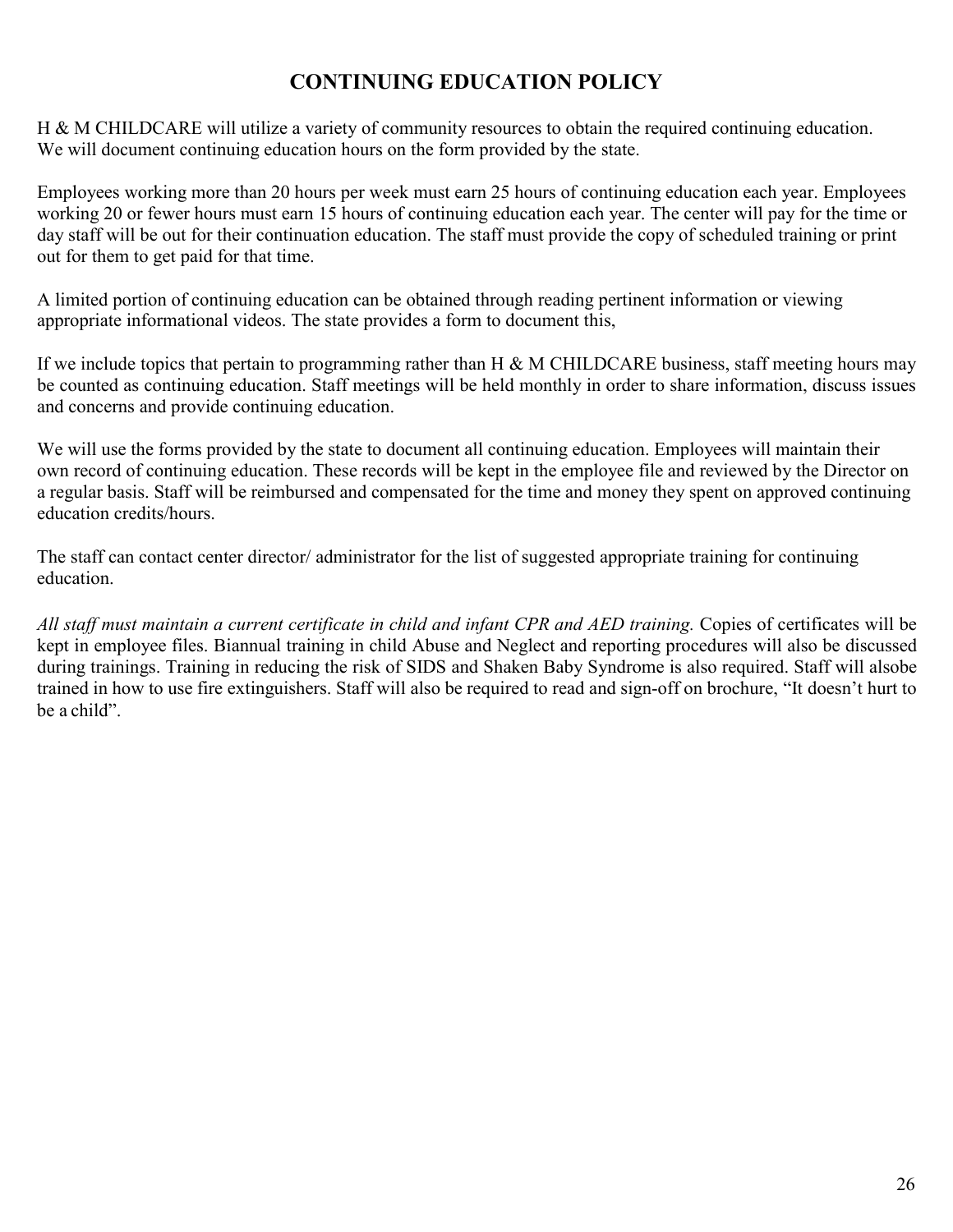## **JOB DESCRIPTIONS**

#### **Administrator**

Qualifications:

- $\Box$  At least 21 years of age
- $\Box$  High school diploma or GED
- One year's experience as a manager **or** satisfactorily completed 1 DCF approved course in business or program administration
- One year's experience as a center director or child care teacher in a licensed center or kindergarten **or**have satisfactorily completed 1 course in early childhood education or itsequivalent.
- $\Box$  Possess certificate from The Registry, verifying training requirements have been met.

Duties:

- $\Box$  Implement all state and center policies
- $\Box$  Report to DCF all necessary information required for licensing
- $\Box$  Day to day operations
- $\Box$  Center finances
- Maintain staff and children's files
- □ Hire/orient/evaluate staff; conduct criminal background checks

#### **Center Director**

#### Qualifications:

- $\Box$  At least 21 years of age
- $\Box$  High school diploma or GED
- $\Box$  Meet training and experience requirements in one of the DCF approved combinations as stated in the rules book.
- $\Box$  Possess certificate from The Registry, verifying training requirements have been met

#### Duties:

- Supervise planning and implementation of center's program
- $\Box$  Supervise staff
- $\Box$  Conduct staff meetings
- $\Box$  Assist director in orienting new classroom staff
- $\Box$  Plan continuing education trainings for staff

Supervised by: Administrator

#### **Child Care Teacher**

Qualifications:

- $\Box$  At least 18 years of age
- $\Box$  High school diploma or GED
- $\Box$  Meet training and experience requirements in one of the combinations approved by DCF as stated in the rules book
- $\Box$  If working with Infants and Toddlers, must also have completed acourse
- $\Box$  Possess certificate from The Registry, verifying training requirements have

been met. Duties:

- $\Box$  Lesson plans, implementing the plans
- $\Box$  Supervising daily activities forclassroom
- $\Box$  Interacting with children and parents
- Maintaining classroom in orderly andclean

fashion Supervised by: Center Director